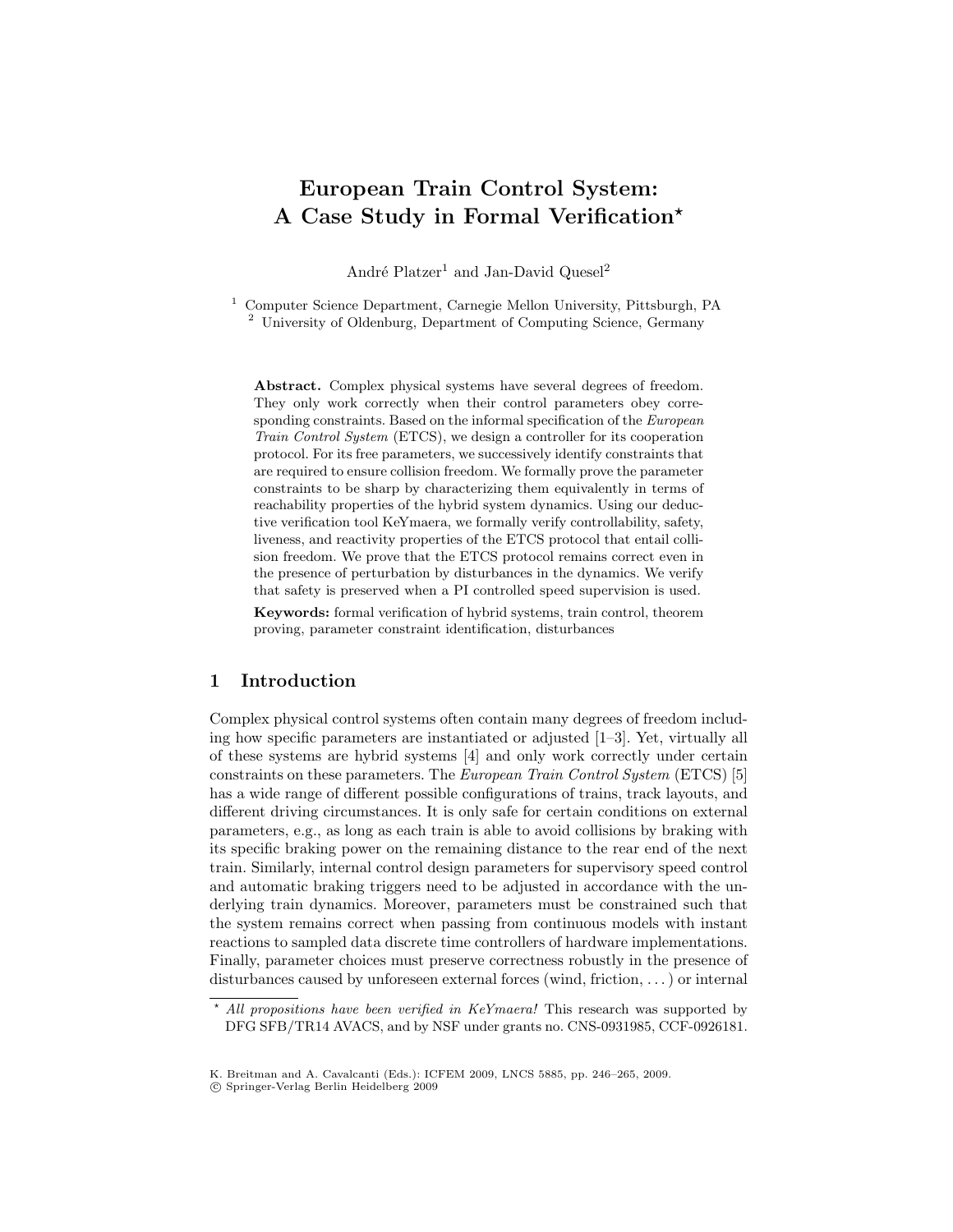modelling inaccuracies of ideal-world dynamics, e.g., when passing from idealworld dynamics to *proportional-integral* (PI) controller implementations.<sup>3</sup> Yet, determining the range of external parameters and the choice of internal design parameters for which complex control systems like ETCS are safe, is not possible just by looking at the model, even less so in the presence of disturbance.

Likewise, it is difficult to read off the parameter constraints that are required for correctness from a failed verification attempt of model checkers [6–8], since concrete numeric values of a counterexample trace cannot simply be translated into a generic constraint on the free parameters of the system which would have prevented this kind of error. While approaches like counterexample-guided abstraction refinement [9, 8] are highly efficient in undoing automatic abstractions of an abstract hybrid system from spurious counterexamples, they stop when true counterexamples remain in the concrete system. For discovering constraints on free parameters, though, even concrete models will have counterexamples until all required parameter constraints have been identified.

Instead, we use our techniques based on symbolic decompositions [10] for systematically exploring the design space of a hybrid system and for discovering correctness constraints on free parameters. For a complex physical system, we show step by step how a control system can be developed that meets its control design goals and desired correctness properties. Starting from a coarse skeleton of the ETCS cooperation protocol obtained from its official specification [5], we systematically develop a safe controller and identify the parameter constraints that are required for collision freedom. Although these parameter constraints are safety-critical, they are not stated in the official specification [5]. Rather, they result from the system dynamics and objectives and need to be made explicit to find safe choices. The constraints are nontrivial especially those needed to ensure a safe interplay of physics and sampled control implementations. Using the parametric constraints so discovered, we verify correctness properties of the ETCS cooperation protocol that entail collision freedom. We verify rich properties, including safety, controllability, reactivity, and liveness, which are not uniformly expressible and verifiable in most other approaches. Moreover, we verify those correctness properties of the parametric ETCS case study almost fully automatically in our verification tool KeYmaera [11]. Compared to our preliminary short report [12] we prove 12 additional properties including PI control and disturbance extensions.

Contributions We show how realistic fully parametric hybrid systems for traffic protocols can be designed and verified using a logic-based approach. For ETCS, we identify all relevant safety constraints on free parameters, including external system parameters and internal design parameters of controllers. Safe control choices will be important for more than two million passengers in Europe per day. Our first contribution is that we characterize safe parameter choices equivalently in terms of properties of the train dynamics and that we verify controllability, reactivity, safety, and liveness properties of ETCS. Our second contribution is

<sup>3</sup> PI is a standard control technique and also used for controlling trains [2].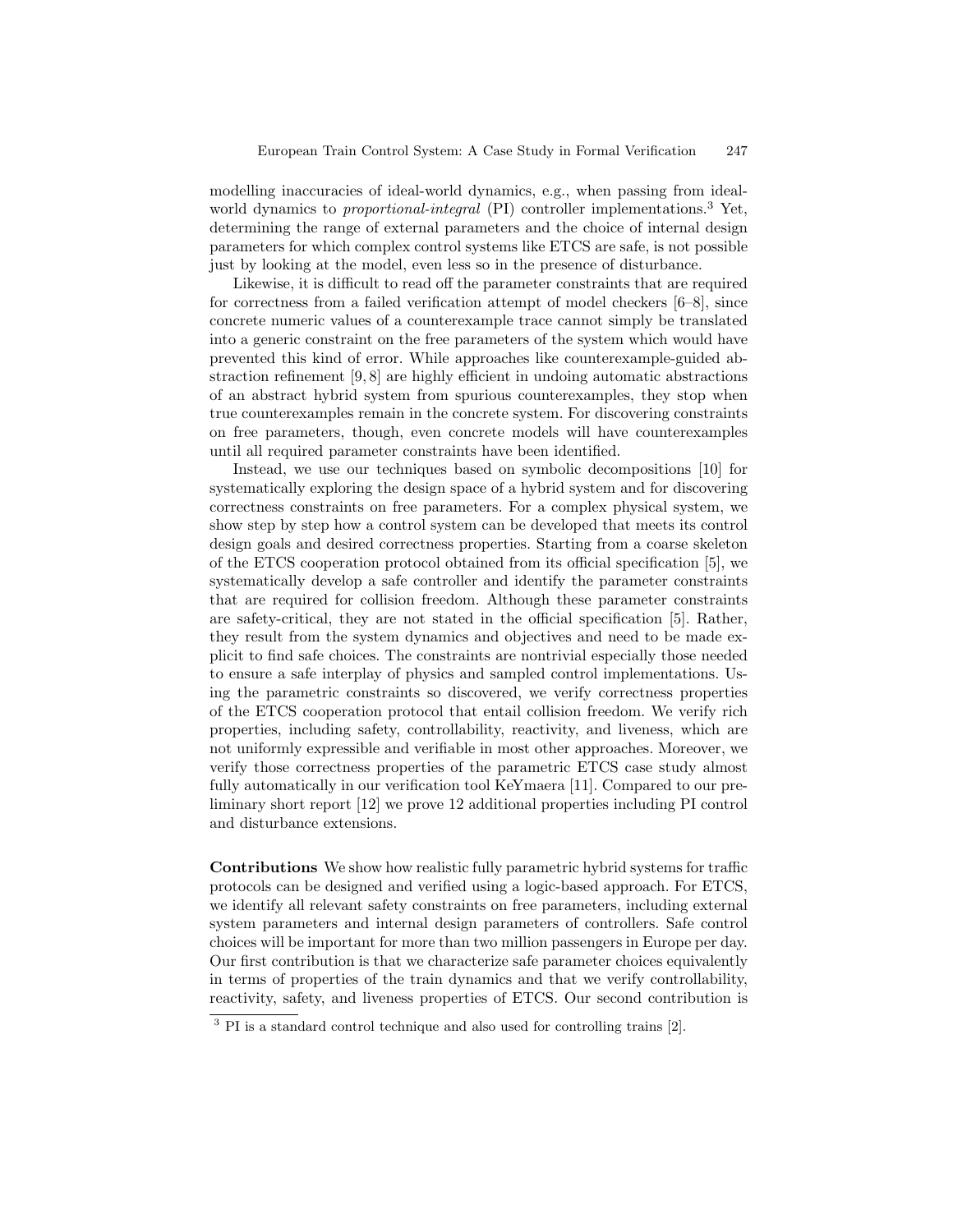that we show how to verify ETCS with a proportional-integral (PI) controller. In contrast to their routine use in control, giving formal proofs for the correct functioning of PIs has been an essentially unsolved problem. Other issues often arise from verification results for ideal-world dynamics that cease to hold for real-world dynamics. Our third contribution is to show how to extend ETCS verification to the presence of disturbances in the dynamics, which account for friction etc. Most notably, the ETCS model with its rich set of properties is out of scope for other approaches. ETCS further illustrates a more general phenomenon in hybrid systems: safely combining dynamics with control requires parameter constraints that are much more complicated than the original dynamics.

Related Work Model checkers for hybrid systems, for example HYTECH [4] and PHAVer [8], verify by exploring the state space of the system as exhaustively as possible. In contrast to our approach they need concrete numbers for most parameters and cannot verify liveness or existential properties, e.g., whether and how a control parameter can be instantiated so that the system is always safe.

Batt et al. [3] give heuristics for splitting regions by linear constraints that can be used to determine parameter constraints. Frehse et al. [13] synthesize parameters for linear hybrid automata. However, realistic systems like ETCS require non-linear parameter constraints and are out of scope for these approaches.

Tomlin et al. [14] show a game-theoretic semi-decision algorithm for hybrid controller synthesis. For systems like ETCS, which are more general than linear or o-minimal hybrid automata, they suggest numerical approximations. We give exact results for fully parametric ETCS using symbolic techniques.

Peleska et al. [15] and Meyer et al. [1] verify properties of trains. They do not verify hybrid dynamics or the actual movement of trains. The physical dynamics is crucial for faithful train models and for showing actual collision freedom, because, after all, collision freedom is a property of controlled movement.

Cimatti et al. [16] analyze consistency of informal requirements on ETCS expressed as temporal properties. Our work is complementary, as we focus on developing and verifying an actual hybrid systems controller that can be implemented later on, not the consistency of the requirement specification properties.

Structure of this Paper In Sect. 2 we summarize differential dynamic logic [10] which we use for modelling ETCS. We introduce a formal model for parametric ETCS in Sect. 3. We refine and verify it using symbolic decompositions [10] in Sect. 4. More complex control models, namely PI controllers are the topic of Sect. 5. In Sect. 6, we generalize the physical transmission model to the presence of disturbances and verify ETCS with disturbances. Section 7 gives experimental results in our verification tool KeYmaera. Proofs are given in [17].

# 2 Preliminaries: Differential Dynamic Logic

In this section, we survey *differential dynamic logic*  $d\mathcal{L}$  [10] which is tailored for specifying and verifying rich correctness properties of parametric hybrid systems.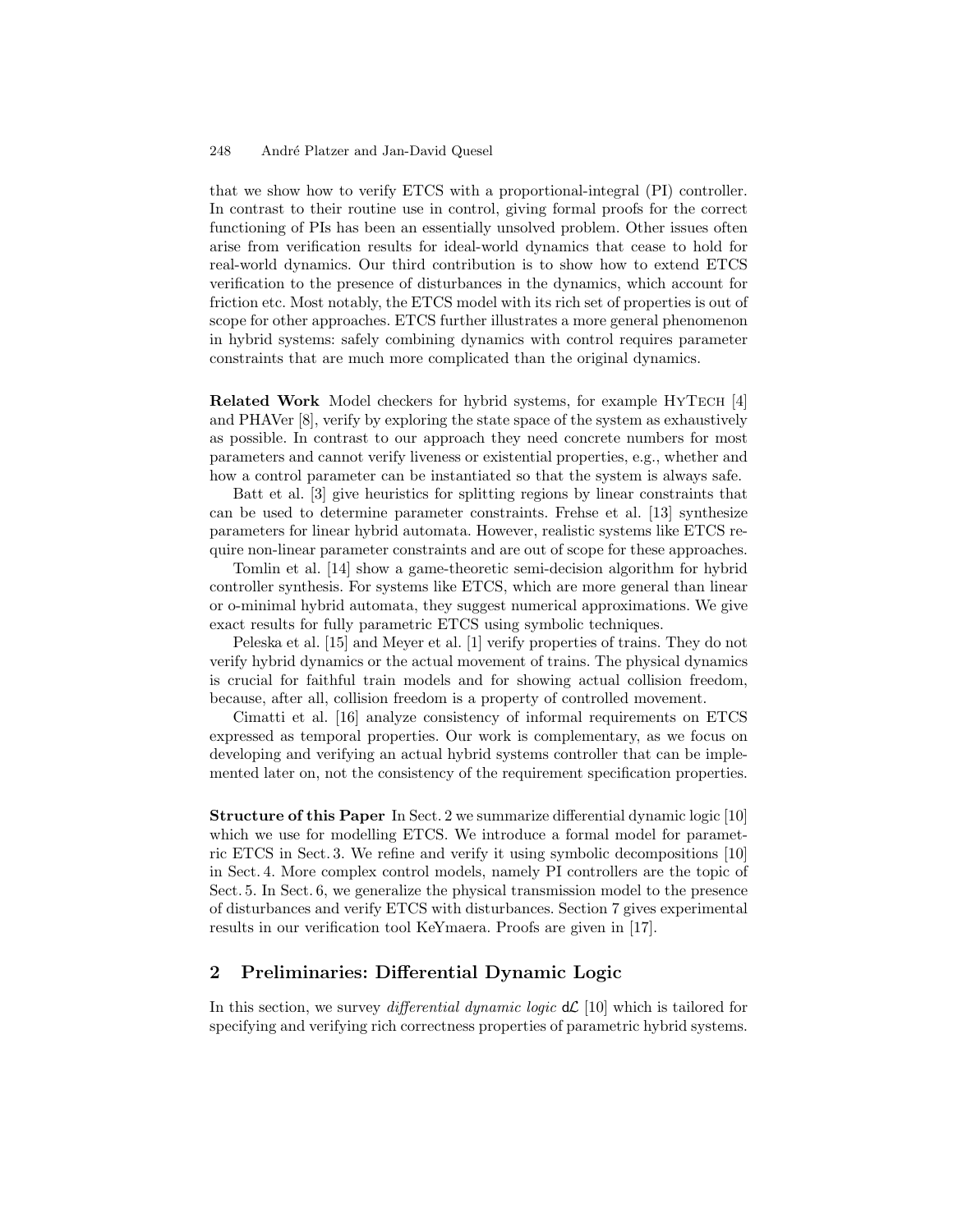Both its ability to express rich properties and the structural decomposition techniques for  $d\mathcal{L}$  are highly beneficial for expressing and discovering the required parameter constraints for ETCS. We only develop the theory as far as necessary and refer to [10] for more background on  $d\mathcal{L}$  and the sequent proof calculus for  $d\mathcal{L}$  which is implemented in KeYmaera [11].

The logic  $d\mathcal{L}$  is a first-order logic with built-in correctness statements about hybrid systems. It is designed such that parametric verification analysis can be carried out directly in  $d\mathcal{L}$ . Generalizing the principle of dynamic logic to the hybrid case,  $d\mathcal{L}$  combines hybrid system operations and correctness statements about system states within a single specification and verification language.  $d\mathcal{L}$ uses hybrid programs (HP) [10] as a program notation for hybrid systems that is amenable to deductive structural decomposition in  $d\mathcal{L}$ . In addition to standard operations of discrete programs, HPs have continuous evolution along differential equations as a basic operation. For example, the movement of a train braking with force b can be expressed by placing the differential equation  $\tau.p'' = -b$ (where  $\tau.p''$  is the second time-derivative of  $\tau.p$ ) at the appropriate point inside a HP. Together with the change of variable domain from  $\mathbb N$  to  $\mathbb R$ , differential equations constitute a crucial generalization from discrete dynamic logic to  $d\mathcal{L}$ .

The syntax of hybrid programs is shown together with an informal semantics in Tab. 1. The basic terms (called  $\theta$  in the table) are either real numbers, realvalued variables or arithmetic expressions built from those.

The effect of  $x := \theta$  is an instantaneous discrete jump assigning  $\theta$  to x. That of  $x' = \theta \wedge \chi$  is an ongoing continuous evolution controlled by the differential equation  $x' = \theta$  while remaining within the evolution domain  $\chi$ . The evolution is allowed to stop at any point in  $\chi$  but it must not leave  $\chi$ . For unrestricted evolution, we write  $x' = \theta$  for  $x' = \theta \wedge true$ . Systems of differential equations and higher-order derivatives are defined accordingly:  $\tau.p' = v \wedge \tau.v' = -b \wedge \tau.v \geq 0$ , for instance, characterizes the braking mode of a train with braking force b that holds within  $\tau.v \geq 0$  and stops at speed  $\tau.v \leq 0$  at the latest.

The test action  $?$ <sub>X</sub> is used to define conditions. It completes without changing the state if  $\chi$  is true in the current state, and it aborts all further evo-

| Statement                                    | Effect                                                                                         |
|----------------------------------------------|------------------------------------------------------------------------------------------------|
| $\alpha$ ; $\beta$                           | sequential composition, first performs $\alpha$ and then $\beta$ afterwards                    |
| $\alpha \cup \beta$                          | nondeterministic choice, following either $\alpha$ or $\beta$                                  |
| $\alpha^*$                                   | nondeterministic repetition, repeating $\alpha$ some $n > 0$ times                             |
| $x := \theta$                                | discrete assignment of the value of term $\theta$ to variable x (jump)                         |
| $x := *$                                     | nondeterministic assignment of an arbitrary real number to $x$                                 |
| $(x'_1 \sim_1 \theta_1 \wedge \cdots \wedge$ | continuous evolution of $x_i$ along differential (in)equation system                           |
| $x'_n \sim_n \theta_n \wedge F$              | $x'_i \sim_i \theta_i$ , with $\sim_i \in \{\leq,=\}$ , restricted to evolution domain F       |
| 2F                                           | check if formula $F$ holds at current state, abort otherwise                                   |
| if(F) then $\alpha$                          | perform $\alpha$ if F is true, do nothing otherwise                                            |
|                                              | if $(F)$ then $\alpha$ else $\beta$   perform $\alpha$ if F is true, perform $\beta$ otherwise |

Table 1: Statements of hybrid programs (F is a first-order formula,  $\alpha$ ,  $\beta$  are HPs)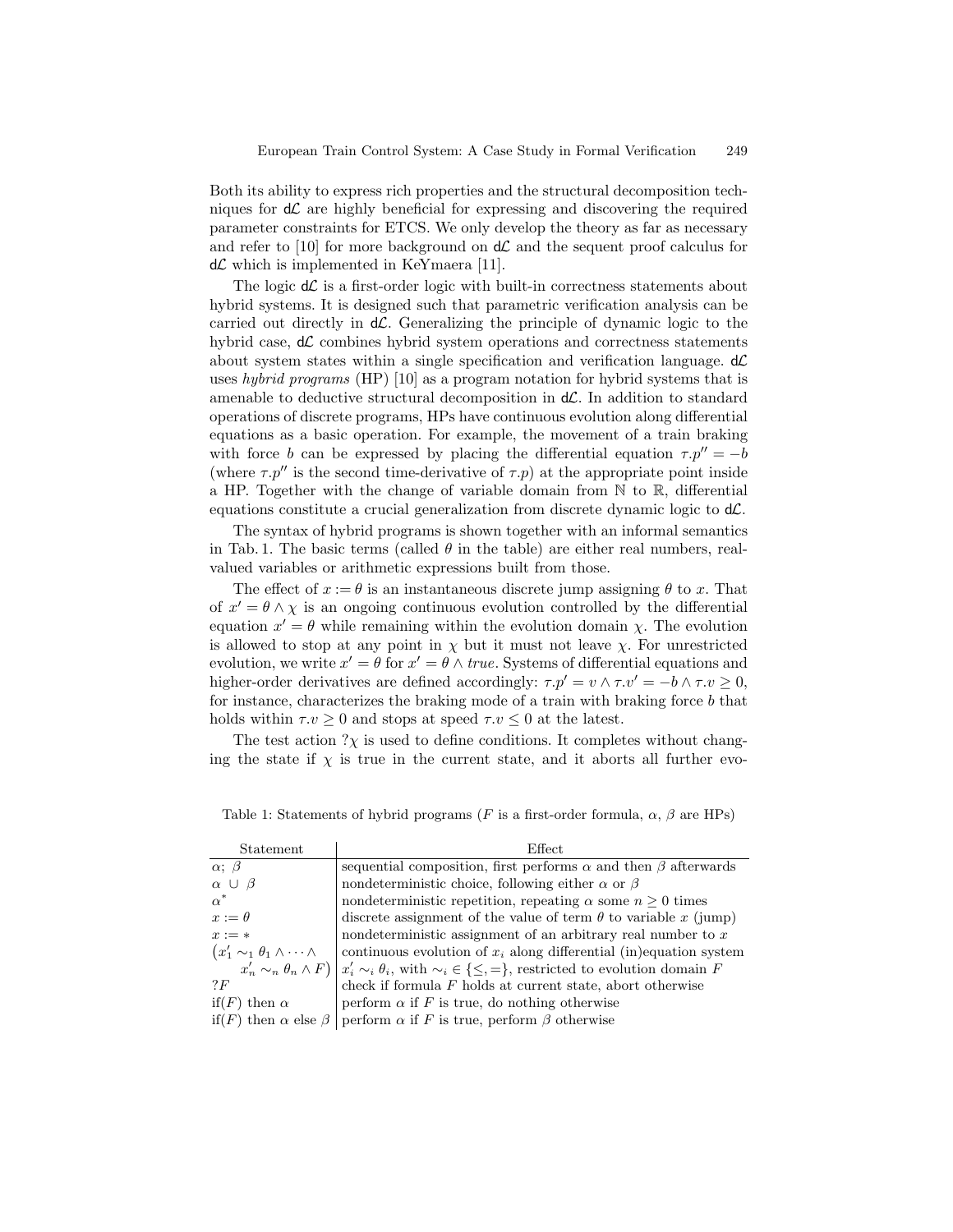lution, otherwise. The nondeterministic choice  $\alpha \cup \beta$  expresses alternatives in the behavior of the hybrid system. The if-statement can be expressed using the test action and the choice operator. Its semantics is that if the condition is true, the then-part is executed, otherwise the else-part is performed, if there is one, otherwise the statement is just skipped. The sequential composition  $\alpha$ ;  $\beta$ expresses that  $\beta$  starts after  $\alpha$  finishes. Nondeterministic repetition  $\alpha^*$  says that the hybrid program  $\alpha$  repeats an arbitrary number of times. These operations can be combined to form any other control structure. For instance,  $(?τ.v \geq m.r; τ.a := A) \cup (?τ.v \leq m.r; τ.a := -b)$  says that, depending on the relation of the current speed  $\tau.v$  of some train and its recommended speed  $m.r$ ,  $\tau.a$ is chosen to be the maximum acceleration A if  $m.e - \tau.p \geq 0$  or maximum deceleration  $-b$  if  $m.e - \tau.p \leq 0$ . If both conditions are true (hence,  $m.e - \tau.p = 0$ ) the system chooses either way. The random assignment  $x := *$  nondeterministically assigns any value to  $x$ , thereby expressing unbounded nondeterminism, e.g., in choices for controller reactions. For instance, the idiom  $\tau.a := \xi$ ;  $? \tau.a > 0$ randomly assigns any positive value to the acceleration  $\tau.a$ .

The dC-formulas are defined by the following grammar ( $\theta_i$  are terms, x is a real-valued variable,  $\sim \in \{ \langle 1, 1 \rangle, \varphi \}$ ,  $\phi$  and  $\psi$  are formulas,  $\alpha$  is a HP):

 $\theta_1 \sim \theta_2 \mid \neg \phi \mid \phi \wedge \psi \mid \phi \vee \psi \mid \phi \rightarrow \psi \mid \phi \leftrightarrow \psi \mid \forall x \phi \mid \exists x \phi \mid [\alpha] \phi \mid \langle \alpha \rangle \phi$ 

The formulas are designed as an extension of first-order logic over the reals with built-in correctness statements about HPs. They can contain propositional connectives  $\wedge, \vee, \rightarrow, \rightarrow, \neg$  and real-valued quantifiers  $\forall, \exists$  for quantifying over parameters and evolution times. For HP  $\alpha$ ,  $d\mathcal{L}$  provides correctness statements like  $\alpha|\phi$  and  $\langle \alpha \rangle \phi$ , where  $\alpha|\phi$  expresses that all traces of system  $\alpha$  lead to states in which  $\phi$  holds. Likewise,  $\langle \alpha \rangle \phi$  expresses that there is at least one trace of  $\alpha$ to a state satisfying  $\phi$ . As  $d\mathcal{L}$  is closed under logical connectives, it provides conditional correctness statements like  $\phi \rightarrow [\alpha]\psi$ , saying that  $\alpha$  satisfies  $\psi$  if  $\phi$ holds at the initial state, or even nested statements like the reactivity statement  $[\alpha]\langle\beta\rangle\phi$ , saying that whatever HP  $\alpha$  is doing, HP  $\beta$  can react in some way to ensure  $\phi$ . As a closed logic,  $d\mathcal{L}$  can also express mixed quantified statements like  $\exists m \left[ \alpha \right]$  saying that there is a choice of parameter m such that system  $\alpha$ always satisfies  $\phi$ , which is useful for determining parameter constraints.

# 3 Parametric European Train Control System

The European Train Control System (ETCS) [5, 1] is a standard to ensure safe and collision-free operation as well as high throughput of trains. Correct functioning of ETCS is highly safety-critical, because the upcoming installation of ETCS level 3 will replace all previous track-side safety measures in order to achieve its high throughput objectives. In this section, we present a system skeleton, which corresponds to a simple representation of the train dynamics and controller reflecting the informal ETCS cooperation protocol [5]. This system is actually unsafe. In Sect. 4, we will systematically augment this skeleton with the parameter constraints that are required for safety but not stated in [5].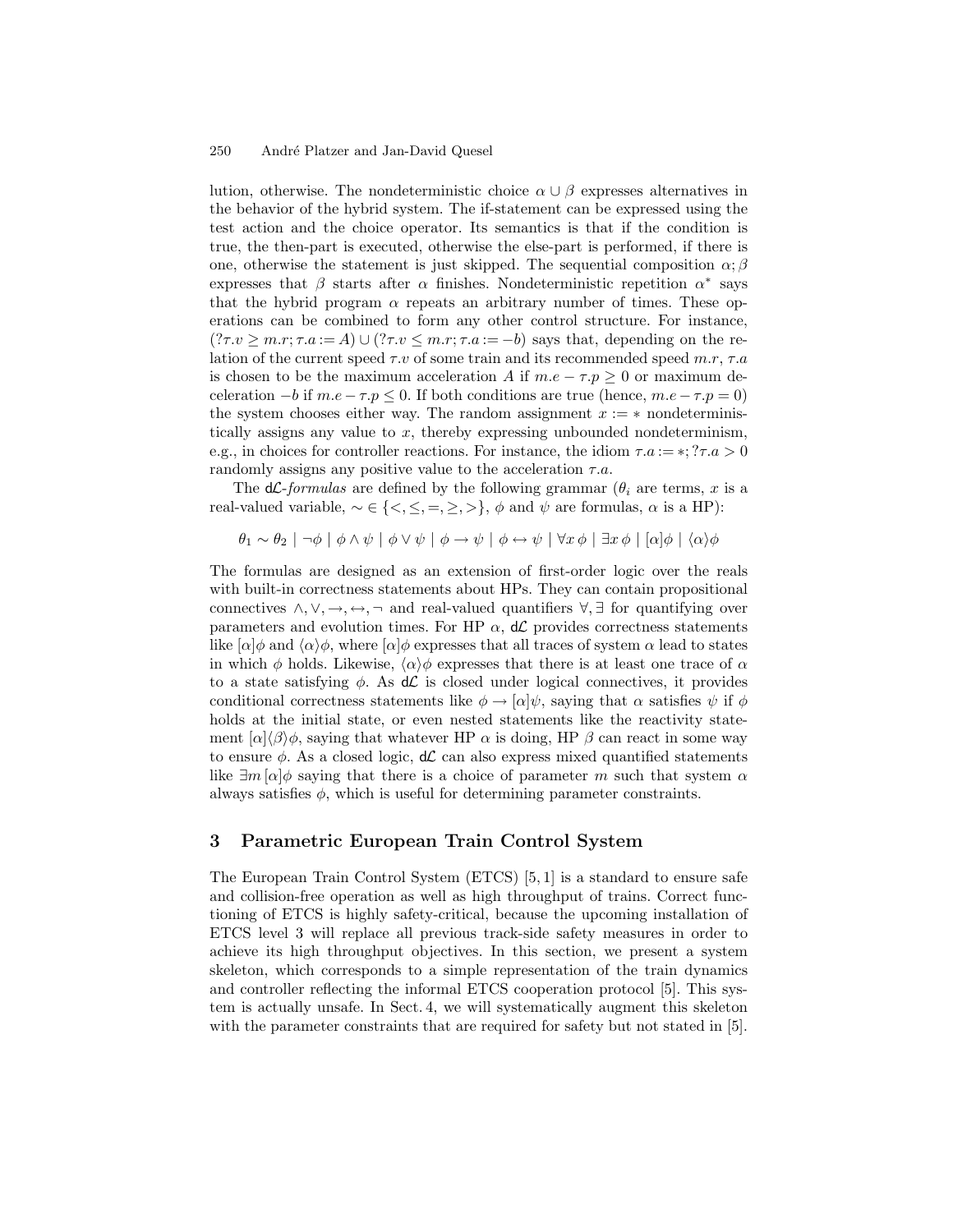

1a: Dynamic assignment of movement authorities 1b: Cooperation pattern

Fig. 1: ETCS train cooperation protocol

## 3.1 Overview of the ETCS Cooperation Protocol

ETCS level 3 follows the moving block principle, i.e., movement permissions are neither known beforehand nor fixed statically. They are determined based on the current track situation by a Radio Block Controller (RBC). Trains are only allowed to move within their current movement authority (MA), which can be updated by the RBC using wireless communication. Hence the train controller needs to regulate the movement of a train locally such that it always remains within its MA. After MA, there could be open gates, other trains, or speed restrictions due to tunnels. The automatic train protection unit  $(atp)$  dynamically determines a safety envelope around a train  $\tau$ , within which it considers driving safe, and adjusts the train acceleration  $\tau.a$  accordingly. Fig. 1a illustrates the dynamic assignment of MA. The ETCS controller switches according to the protocol pattern in Fig. 1b which corresponds to a simplified version of Damm et al.  $[2]$ . When approaching the end of its MA the train switches from  $\eta$  mode (where speed can be regulated freely) to negotiation  $(neg)$ , which, at the latest, happens at the point indicated by  $ST$  (for *start talking*). During negotiation the RBC grants or denies MA-extensions. If the extension is not granted in time, the train starts braking in the correcting mode  $(cor)$  returning to far afterwards. Emergency messages announced by the RBC can also put the controller into cor mode. If so, the train switches to a failsafe state  $(fsa)$  after the train has come to a full stop and awaits manual clearance by the train operator.

Lemma 1 (Principle of separation by movement authorities). If each train stays within its MA and, at any time, MAs issued by the RBC form a disjoint partitioning of the track, then trains can never collide (proof see  $(17)$ ).

Lemma 1 effectively reduces the verification of an unbounded number of traffic agents to a finite number. We exploit MAs to decouple reasoning about global collision freedom to local cooperation of every traffic agent with its RBC. In particular, we verify correct coordination for a train without having to consider gates or railway switches, because these only communicate via RBC mediation and can be considered as special reasons for denial of MA-extensions. We only need to prove that the RBC handles all interaction between the trains by assigning or revoking MA correctly and that the trains respect their MA. However, to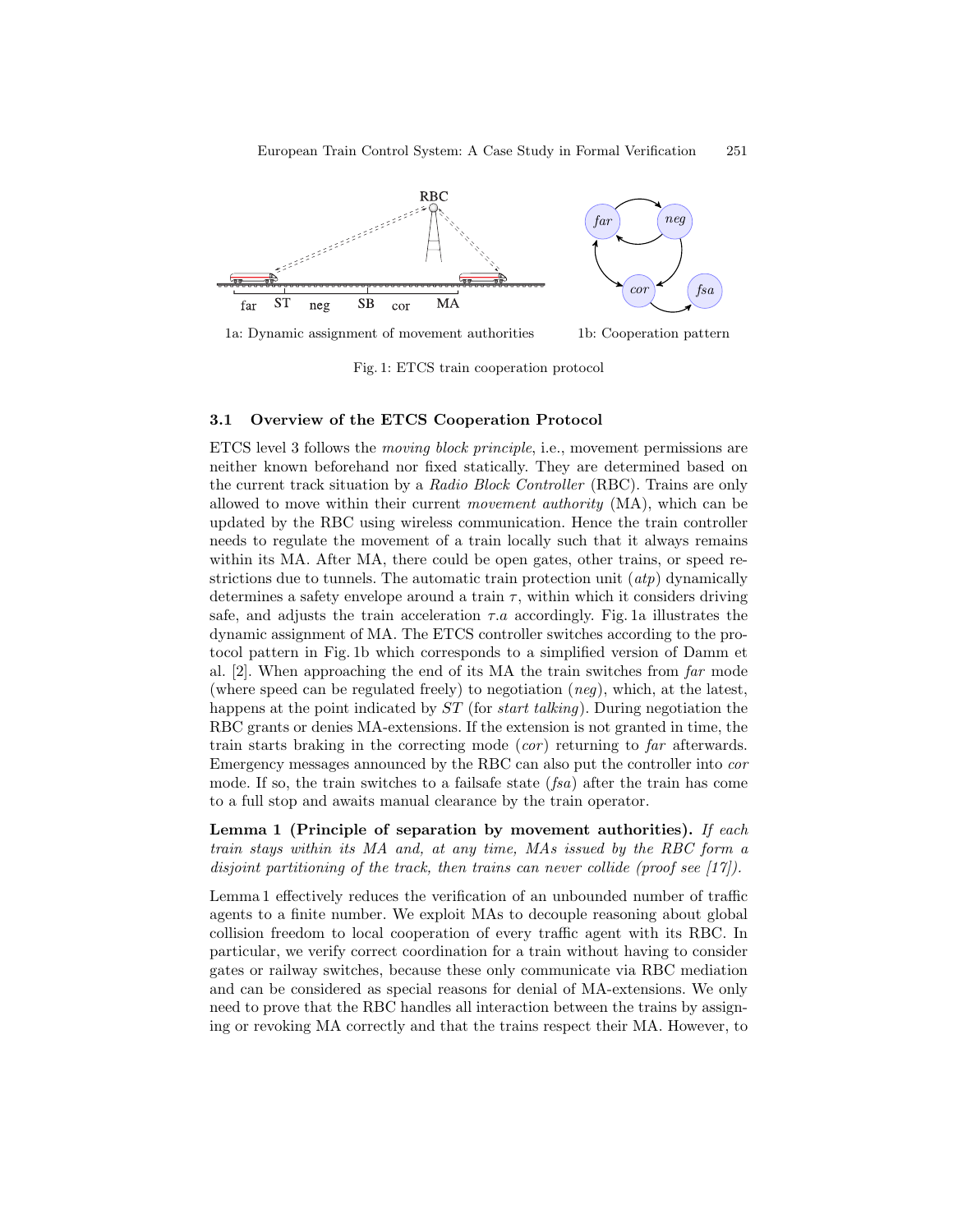enable the RBC to guarantee disjoint partitioning of the track it has to rely on properties like appropriate safe rear end computation of the train. Additionally, safe operation of the train plant in conjunction with its environment depends on proper functioning of the gates. As these properties have a more static nature, they are much easier to show once the actual hybrid train dynamics and movements have been proven to be controlled correctly.

As trains are not allowed to drive backwards without clearance by track supervision personnel, the relevant part of the safety envelope is the closest distance to the end of its current MA. The point SB, for *start braking*, is the latest point where the train needs to start correcting its acceleration (in mode cor) to make sure it always stays within the bounds of its MA. In Sect. 4, we derive a necessary and sufficient constraint on SB that guarantees safe driving.

We generalize the concept of MA to a vector  $m = (d, e, r)$  meaning that beyond point m.e the train must not have a velocity greater than  $m.d.$ Additionally, the train should try not to outspeed the *recommended speed m.r* for the cur-



rent track segment. Short periods of slightly higher speed are not considered safety-critical. Fig. 2 shows an example of possible train behavior in conjunction with the current value of  $m$  that changes over time due to RBC communication.

For a train  $\tau = (p, v, a)$  at position  $\tau.p$  with current velocity  $\tau.v$  and acceleration  $\tau.a$ , we want to determine sufficient conditions ensuring safety and formally verify that  $\tau.v$  is always safe with respect to its current MA, thus satisfying:

$$
\tau.p \ge m.e \rightarrow \tau.v \le m.d \tag{S}
$$

Formula  $(\mathcal{S})$  expresses that the train's velocity  $\tau.v$  does not exceed the strict speed limit m.d after passing the point m.e (i.e.,  $\tau.p \geq m.e$ ). Generalized MA are a uniform composition of two safety-critical features. They are crucial aspects for ensuring collision free operation in ETCS (Lemma 1) and can take into account safety-critical velocity limits due to bridges, tunnels, or passing trains. For example high speed trains need to reduce their velocity while passing non-airtight or freight trains with a pressure-sensitive load within a tunnel. Our model captures this by reducing the speed component  $m.d$  of  $m$ .

## 3.2 Formal Model of Fully Parametric ETCS

For analyzing the proper functioning of ETCS, we have developed a formal model of ETCS as a hybrid program (see Fig. 3) that is based on the informal specification [5]. RBC and train are independent distributed components running in parallel. They interoperate by message passing over wireless communication. As the RBC is a purely digital track-side controller and has no dependent continuous dynamics, we can express parallelism equivalently by interleaving using nondeterministic choice (∪) and repetition (<sup>∗</sup> ): the decisions of the train controller only depend on the point in time where RBC messages arrive at the train, not the communication latency. Thus, the nondeterministic interleaving in ETCS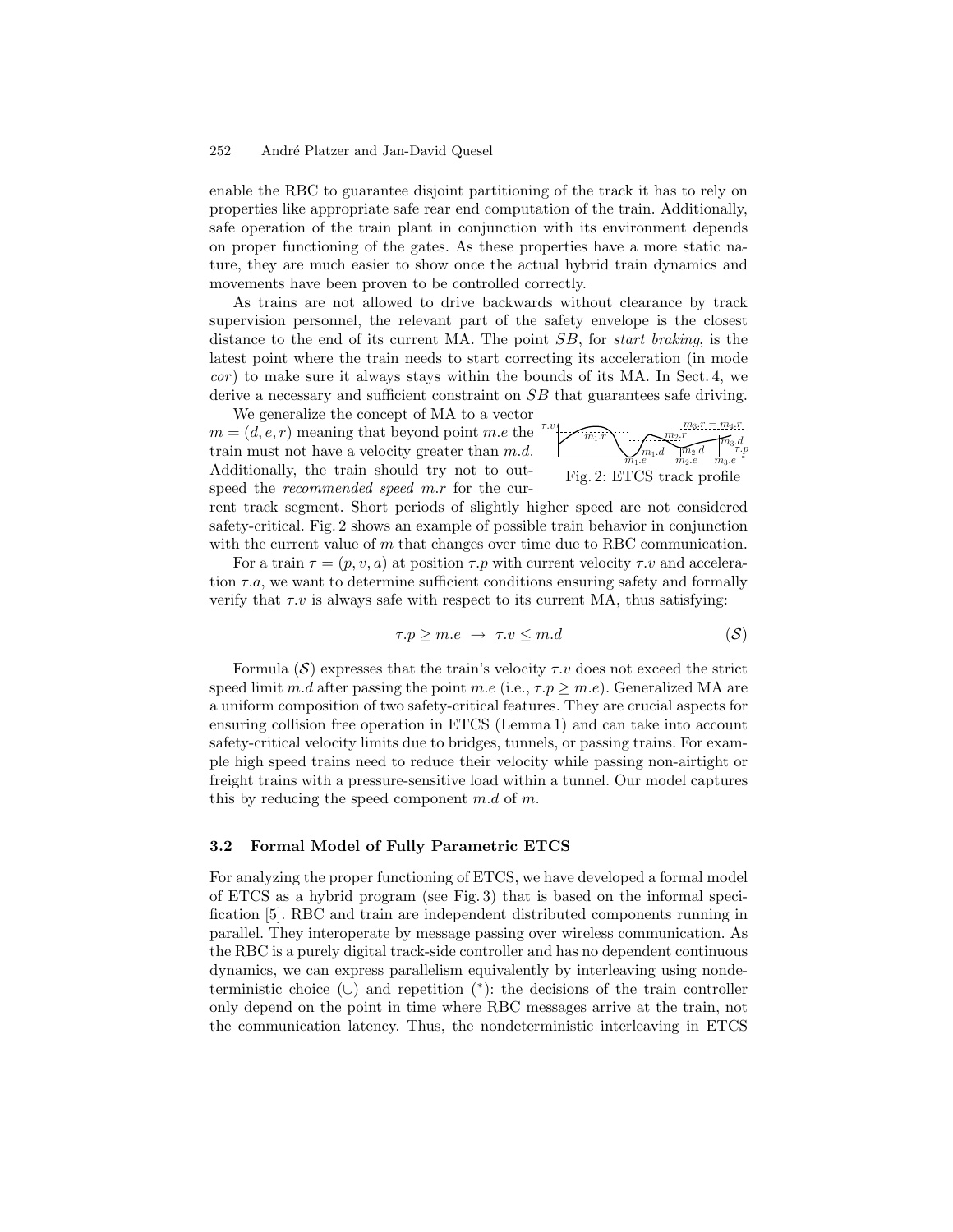|          | $ETCS_{\rm skel} : (train \cup rbc)^*$                                                                                             |
|----------|------------------------------------------------------------------------------------------------------------------------------------|
| train    | $:$ spd; atp; drive                                                                                                                |
| spd      | : $(? \tau.v \leq m.r; \ \tau.a := *) \ ? - b \leq \tau.a \leq A)$                                                                 |
|          | $\bigcup (?\tau.v \ge m.r; \ \tau.a := *, \ ? - b \le \tau.a \le 0)$                                                               |
| atp      | : if $(m.e - \tau.p \le SB \vee rbc$ . message = emergency) then $\tau.a := -b$ fi                                                 |
| drive    | $\tau : t := 0; (\tau . p' = \tau . v \wedge \tau . v' = \tau . a \wedge t' = 1 \wedge \tau . v \geq 0 \wedge t \leq \varepsilon)$ |
| $_{rbc}$ | : $(rbc \text{ message} := \text{energy}) \cup (m := *, ?m.r > 0)$                                                                 |

Fig. 3: Formal model of parametric ETCS cooperation protocol (skeleton)

where either the train or  $(\cup)$  the RBC chooses to take action faithfully models every possible arrival time without the need for an explicit channel model. The  $*$  at the end of  $ETCS_{\rm skel}$  indicates that the interleaving of train and RBC repeats arbitrarily often. Successive actions in each component are modelled using sequential composition (; ). The train checks for its offset to the recommended speed (in spd) before checking if emergency breaking is necessary (in atp).

Train Controller. As it is difficult to use highly detailed models for the train and its mechanical transmission like in [2] directly in the verification and parameter discovery process, we first approximate it by a controller with a ranged choice for the effective acceleration  $\tau.a$  between its lower bound  $(-b)$  and upper bound  $(A)$ . (We will refine the dynamics in Sect. 5 and 6.) This controller provides a model that we can use both to derive parameter constraints, and to overapproximate the choices made by the physical train controller [2]. For Sect. 3–4, we model the continuous train dynamics by the differential equation system

$$
\tau.p' = \tau.v \land \tau.v' = \tau.a \land t' = 1 \land \tau.v \ge 0 \land t \le \varepsilon . \tag{I}
$$

It formalizes the ideal-world physical laws for movement, restricted to the evolution domain  $\tau \cdot v > 0 \wedge t < \varepsilon$  in *drive*. The primed variables stand for the first time-derivative of the respective unprimed variable. Therefore,  $\tau.p'$  gives the rate with which the position of the train changes, i.e., the velocity  $(\tau.p' = \tau.v)$ . The velocity itself changes continuously according to the acceleration  $\tau.a$ , i.e.,  $\tau.v' = \tau.a$ . The train speeds up when  $\tau.a > 0$  and brakes when  $\tau.a < 0$ . In particular, for  $\tau.a < 0$ , the velocity would eventually become negative, which would mean the train is driving backwards. But that is prohibited without manual clearance, so we restrict the evolution domain to non-negative speed  $(\tau, v \geq 0)$ . Time can be measured by clocks, i.e. variables changing with constant slope 1  $(t' = 1)$ . To further account conservatively for delayed effects of actuators like brakes or for delays caused by cycle times of periodic sensor polling and sampled data discrete time controllers, we permit the continuous movement of the train to continue for up to  $\varepsilon > 0$  time units until control decisions finally take effect. This is expressed using the invariant region  $t \leq \varepsilon$  on the clock t that is reset using the discrete assignment  $t := 0$  before the continuous evolution starts. When the system executes the system of differential equations in drive, it can follow a continuous evolution respecting the constraints of  $(\mathcal{I})$ .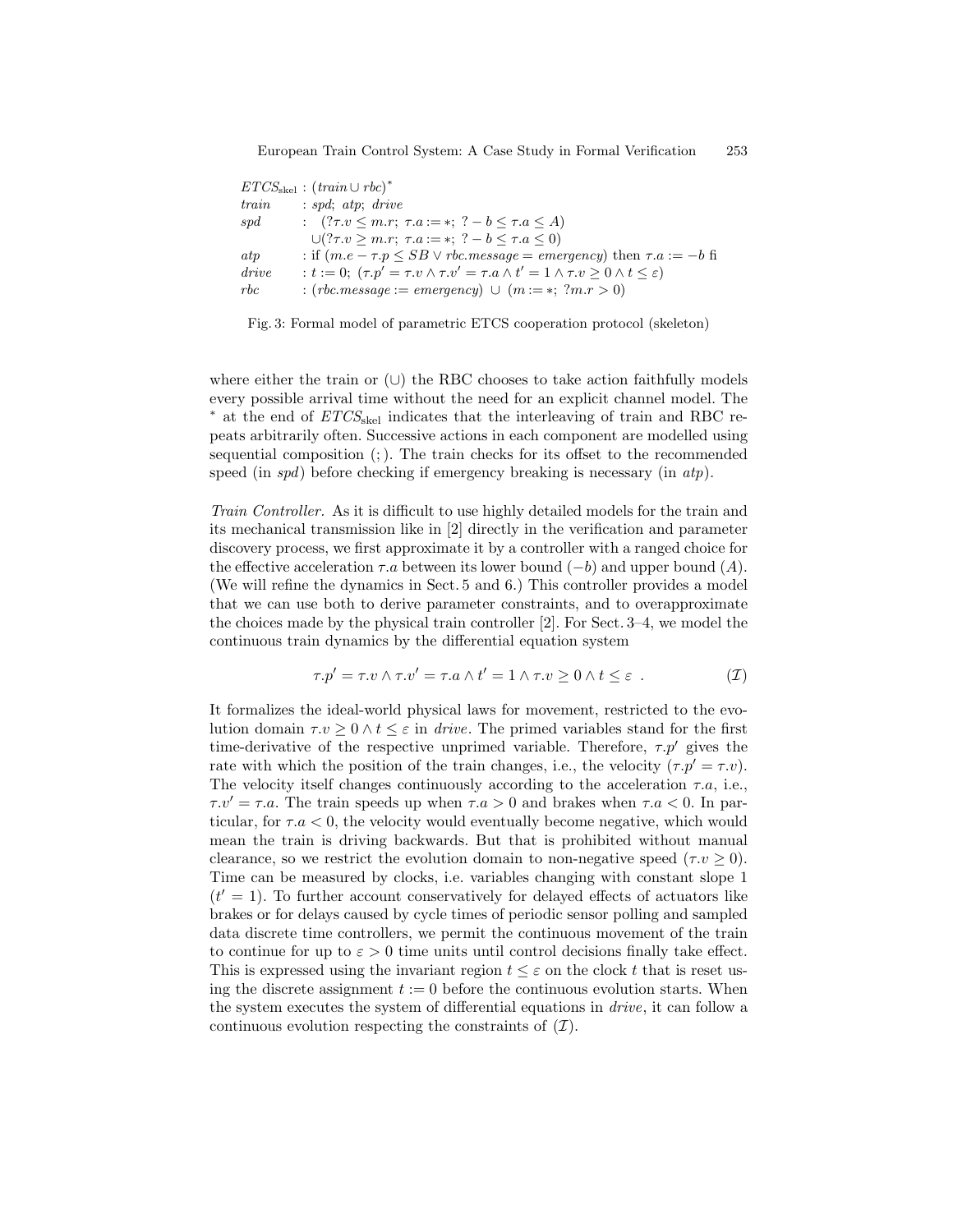The speed supervision spd has two choices (∪). The first option in Fig. 3 can be taken if the test  $? \tau.v \leq m.r$  succeeds, the second one if the check  $? \tau.v \geq m.r$  is successful. If both succeed, either choice is possible. The spd chooses the acceleration  $\tau.a$  to keep the recommended speed m.r by a random assignment  $\tau.a := *,$ which assigns an arbitrary value to  $\tau.a$ . By the subsequent test  $? - b \leq \tau.a \leq 0$ an acceleration is chosen from the interval  $[-b, 0]$  if the current speed  $\tau \cdot v$  exceeds m.r (otherwise the full range  $[-b, A]$  is available.) Our controller includes controllers optimizing speed and energy consumption as secondary objectives.

As a supervisory controller, the automatic train protection  $(atp \text{ in Fig. 3})$ checks whether the point SB has been passed  $(m.e - \tau.p \le SB)$  or a message from the RBC was received notifying of a track-side emergency situation. Both events cause immediate braking with full deceleration  $-b$ . Thus, atp decisions take precedence over spd speed advisory. In the case where  $m.e - \tau.p > SB$  but no emergency message arrived the decisions made by spd take effect.

Radio Block Controller. We model the RBC as a controller with two possible choices (∪). It may choose to demand immediate correction by sending emergency messages (*rbc.message* := *emergency*) or update the MA by assigning arbitrary new values to its three components  $(m := *)$ . These nondeterministic changes to m reflect different real-world effects like extending  $m.e$  and  $m.d$  if the heading train has advanced significantly or, instead, notify of a new recommended speed  $m.r$  for a track segment. We will identify safety-critical constraints on MA updates in Sect. 4.2.

# 4 Parametric Verification of Train Control

The model in Fig. 3 from the informal specification is unsafe, i.e., it does not always prevent collisions. To correct this we identify free parameter constraints by analyzing increasingly more complex correctness properties of ETCS. Using these constraints we refine the train control model iteratively into a safe model with constraints on design parameter choices and physical prerequisites on external parameters resulting from the safety requirements on the train dynamics.

Iterative Refinement Process. For discovering parametric constraints required for system correctness, we follow an iterative refinement process using structural symbolic decomposition in  $d\mathcal{L}$ : first, we decompose the uncontrolled system dynamics to a first-order formula characterizing the controllable state region, which specifies for which parameter combinations the system dynamics can actually be controlled safely by any control law. Next, we successively add partial control laws to the system while leaving its decision parameters (like  $SB$  or m) free and use structural symbolic decomposition again to discover parametric constraints that preserve controllability under these control laws. This step we repeat until the resulting system is proven safe. Finally, we prove that the discovered parametric constraints do not over-constrain the system inconsistently by showing that it remains live.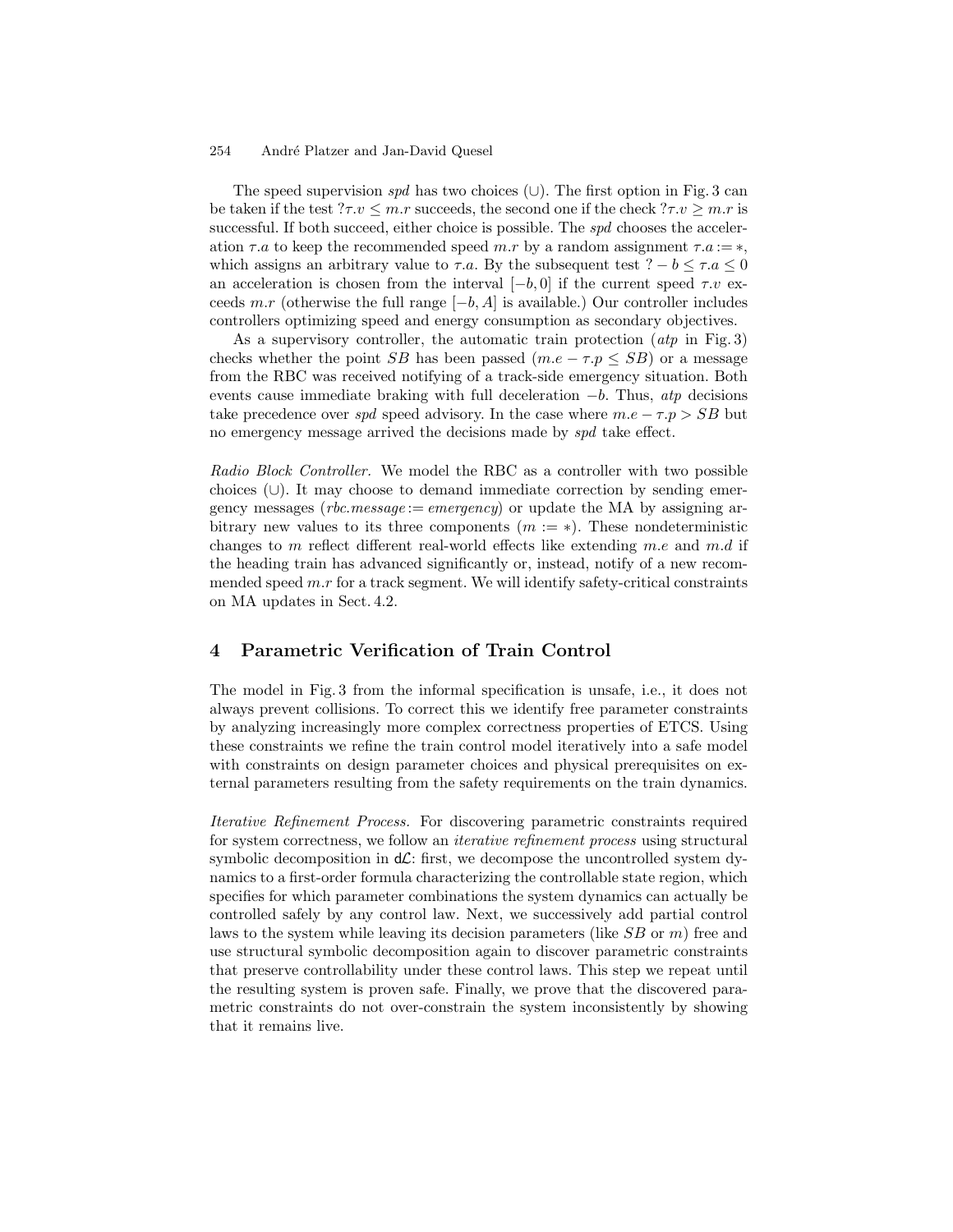In practice, variants of the controllable domain constitute good candidates for inductive invariants, and the parameter constraints discovered ensure that the control choices taken by the controller never leave the controllable domain.

## 4.1 Controllability Discovery in Parametric ETCS

By analyzing the uncontrolled train dynamics, we obtain a controllability constraint on the external train parameters, i.e., a formula characterizing the parameter combinations for which the train dynamics can be controlled safely by any control law at all. For our analysis we choose the following assumptions

$$
\tau.v \ge 0 \land m.d \ge 0 \land b > 0 \tag{A}
$$

stating that the velocity is non-negative, the movement authority issued by the RBC does not force the train to drive backwards, and the train has some positive braking power b. The controllability constraint is now obtained by applying the  $d\mathcal{L}$  proof calculus [10] to the following  $d\mathcal{L}$  formula:

$$
(\mathcal{A} \wedge \tau.p \leq m.e) \rightarrow [\tau.p' = \tau.v \wedge \tau.v' = -b \wedge \tau.v \geq 0] \mathcal{S} .
$$

This means that starting in some state where  $(A)$  holds and the train has not yet passed m.e  $(\tau.p \leq m.e)$  every possible evolution of the train system that applies full brakes  $(\tau.v' = -b)$  is safe, i.e. does not violate  $(S)$ . This  $d\mathcal{L}$  formula only holds if  $\tau.v^2 - m.d^2 \leq 2b(m.e - \tau.p)$ . We prove that the so discovered constraint, illustrated in Fig. 4, characterizes the set of states where the train dynamics can still respect MA by appropriate control choices (expressed by the left-hand side  $d\mathcal{L}$  formula):



Fig. 4: Controllable region

**Proposition 1 (Controllability).** The constraint  $\tau \cdot v^2 - m \cdot d^2 \leq 2b(m.e - \tau \cdot p)$ is a controllability constraint for the train  $\tau$  with respect to property (S) on page 252, i.e., the constraint retains the ability of the train dynamics to respect the safety property. Formally, with  $A \wedge \tau.p \leq m.e$  as regularity assumptions, the following equivalence is a valid  $d\mathcal{L}$  formula:

$$
[\tau.p' = \tau.v \land \tau.v' = -b \land \tau.v \ge 0](\tau.p \ge m.e \to \tau.v \le m.d)
$$

$$
\equiv \tau.v^2 - m.d^2 \le 2b(m.e - \tau.p)
$$

This formula expresses that *every run* of a train in braking mode satisfies  $(S)$ if and only if condition  $\tau.v^2 - m.d^2 \leq 2b(m.e - \tau.p)$  holds initially. Observe how the above equivalence reduces a  $d\mathcal{L}$  formula about future controllable train dynamics to a single constraint on the current state. We use this key reduction step from safe train dynamics to controllably safe state-constraints by analyzing whether each part of the ETCS controller preserves train controllability.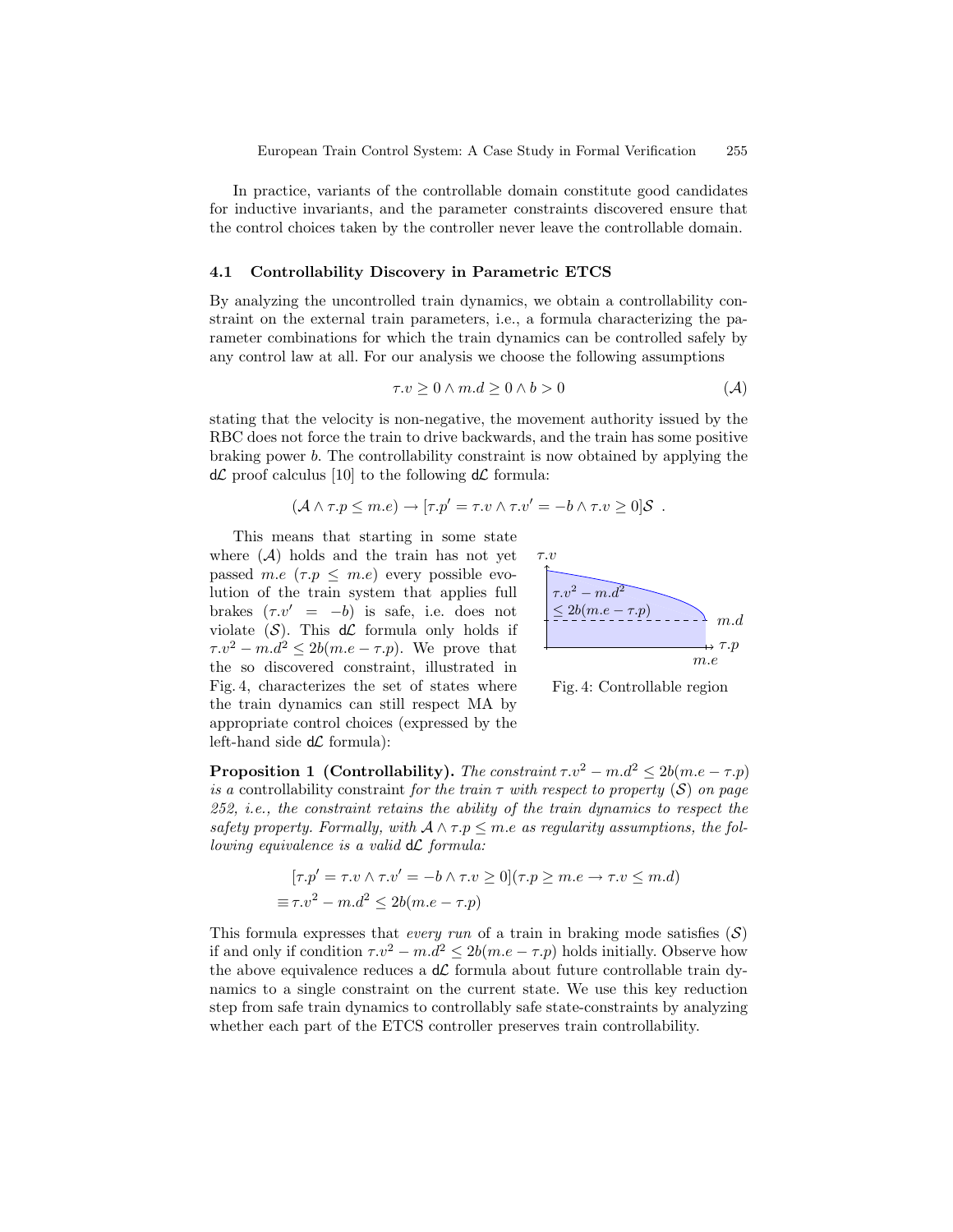**Definition 1 (Controllable state).** A train  $\tau$  is in a controllable state, if the train is always able to stay within its movement authority m by appropriate control actions, which, by Proposition 1, is equivalent to

$$
\tau.v^2 - m.d^2 \le 2b(m.e - \tau.p) \wedge \mathcal{A} \ . \tag{C}
$$

ETCS cannot be safe unless trains start and stay in controllable states. Hence we pick  $(C)$  as a minimal candidate for an inductive invariant. This invariant will be used to prove safety of the system by induction even automatically using the technique in [18].

## 4.2 Iterative Control Refinement of ETCS Parameters

Starting from the constraints for controllable trains, we identify constraints for their various control decisions and refine the ETCS model correspondingly.

RBC Control Constraints. For a safe functioning of ETCS it is important that trains always respect their current MA. Consequently, RBCs are not allowed to issue MAs that are physically impossible for the train like instantaneous full stops. Instead RBCs are only allowed to send new MAs that remain within the controllable range of the train dynamics. For technical reasons the RBC does not reliably know the train positions and velocities in its domain of responsibility to a sufficient precision, because the communication with the trains has to be performed wirelessly with possibly high communication delay and message loss. Thus, we give a failsafe constraint for MA updates which is reliably safe even for loss of position recording communication.

#### Proposition 2 (RBC preserves train controllability). The constraint

$$
m_0.d^2 - m.d^2 \le 2b(m.e - m_0.e) \land m_0.d \ge 0 \land m.d \ge 0 \tag{M}
$$

ensures that the RBC preserves train controllability  $(C)$  when changing MA from  $m_0$  to  $m$ , *i.e.*, the following formula is valid:

$$
\forall \tau \Big( \mathcal{C} \to [m_0 := m; \; rbc] \; \big( \mathcal{M} \to \mathcal{C} \big) \Big) \; . \tag{1}
$$

This RBC controllability is characterized by the following valid formula:

$$
m.d \ge 0 \land b > 0 \to [m_0 := m; \; rbc] \left( \mathcal{M} \leftrightarrow \forall \tau \left( (\langle m := m_0 \rangle \mathcal{C}) \to \mathcal{C} \right) \right) . \tag{2}
$$

Constraint  $(M)$  characterizes that an extension is safe if it is possible to reduce the speed by braking with deceleration b from the old target speed  $m_0.d$  to the new target speed m.d within the extension range  $m.e$  –  $m_0.e$ , regardless of the current speed of train  $\tau$ . It imposes constraints on feasible track profiles. Property (1) expresses that, for all trains in a controllable state  $(C)$ , every RBC change of MA  $m_0$  to m that complies with  $(M)$  enforces that the train is still in a controllable state  $(C)$ . Constraint  $(M)$  is characterized by the equivalence  $(2)$ , expressing that for every decision of rbc,  $(\mathcal{M})$  holds for the RBC change from  $m_0$  to m if and only if all trains  $(\forall \tau)$  that were controllable  $(\mathcal{C})$  for the previous MA (set using  $\langle m := m_0 \rangle$ ) remain controllable for the new MA m.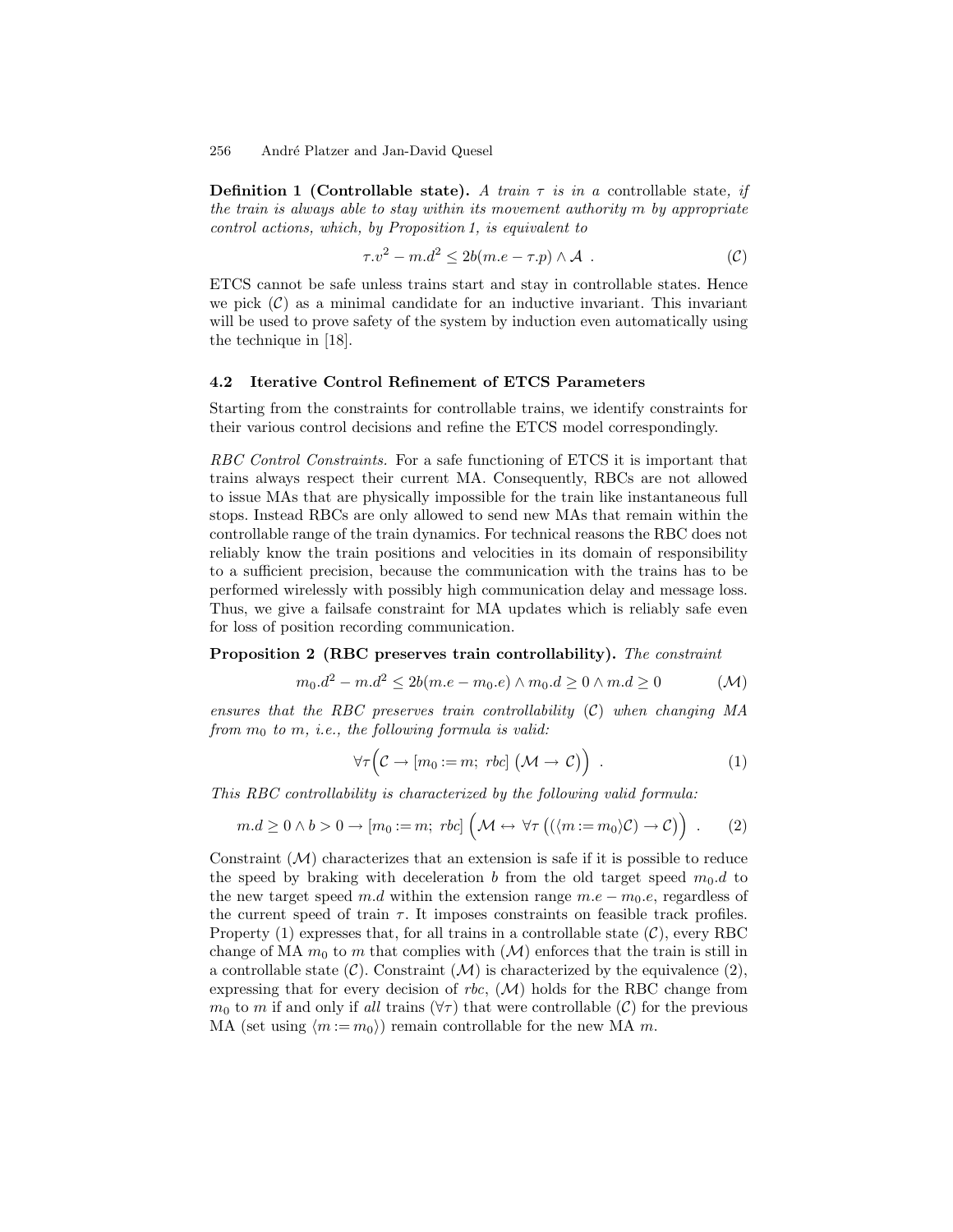Train Control Constraints. Now that we found constraints characterizing when the cooperation of train and RBC is controllable, we need to find out under which circumstances the actual control choices by spd and atp retain controllability. In particular, the design parameter SB (start braking point relative to the end of the movement authority) needs to be chosen appropriately to preserve  $(C)$ . First we show that there is a choice of SB:

Proposition 3. For all feasible RBC choices and all choices of speed control, there is a choice for SB that makes the train always stay within its MA, i.e., for controllable states, we can prove:

$$
\mathcal{C} \to [m_0 := m; \ \mathit{rbc}](\mathcal{M} \to [spd]\langle SB := *)[\mathit{atp};\ \mathit{drive}]\mathcal{S})
$$

.

The formula expresses that, starting in a controllable region  $\mathcal{C}$ , if the RBC updates the MA from  $m_0$  to m respecting  $(M)$ , then after arbitrary spd choices, the train controller is still able to find some choice for  $SB \ (\langle SB := * \rangle)$  such that it always respect the fresh MA when following atp and drive. Since Proposition 3 is provable in KeYmaera we know that there is a safe solution for ETCS. On the formula level the assumptions are expressed using implications such that the formula does not make any proposition if either  $(C)$  is not initially satisfied or the RBC does not respect  $(M)$ . The train controller is split up into the proposition that for all executions of the speed supervision  $([spd])$  there is a choice for  $SB \ (S\mathcal{B} := *)$  such that the automatic train protection unit  $(atp)$  always preserves safety during the execution of the trains movement in the drive phase. For atp and drive we again make a statement over all possible executions of the components. Only the choice of SB is existentially quantified.

To find a particular constraint on the choice of SB, we need to take the maximum reaction latency  $\varepsilon$  of the train controllers into account. With  $\varepsilon > 0$ , the point where the train needs to apply brakes to comply with  $m$  is not determined by  $(\mathcal{C})$  alone, but needs additional safety margins to compensate for reaction delays. Therefore, we search for a constraint that characterizes that for every possible end of the movement authority ( $\forall m.e$ ) and train position ( $\forall \tau.v$ ), train movement with an acceleration of A preserves  $(C)$  if it started in a state where  $(C)$ holds and the point SB has not been passed yet  $(m.e - \tau.p \geq SB \wedge C)$ .

Proposition 4 (Reactivity constraint). If the train is in a controllable state, the supervisory ETCS controller reacts appropriately in order to maintain controllability iff SB is chosen according to the following equivalence

$$
\left(\forall m. e \,\forall \tau. p \left(m. e - \tau. p \ge SB \land \mathcal{C} \rightarrow [\tau.a := A; \text{ drive}] \mathcal{C}\right)\right)
$$

$$
\equiv SB \ge \frac{\tau. v^2 - m. d^2}{2b} + \left(\frac{A}{b} + 1\right) \left(\frac{A}{2}\varepsilon^2 + \varepsilon \tau. v\right) . \tag{B}
$$

Constraint  $(\mathcal{B})$  on  $SB$  is derived using a projection of the train behavior to the worst-case acceleration A in a state where SB has not been passed yet. We choose this projection because the train controller needs to ensure that it can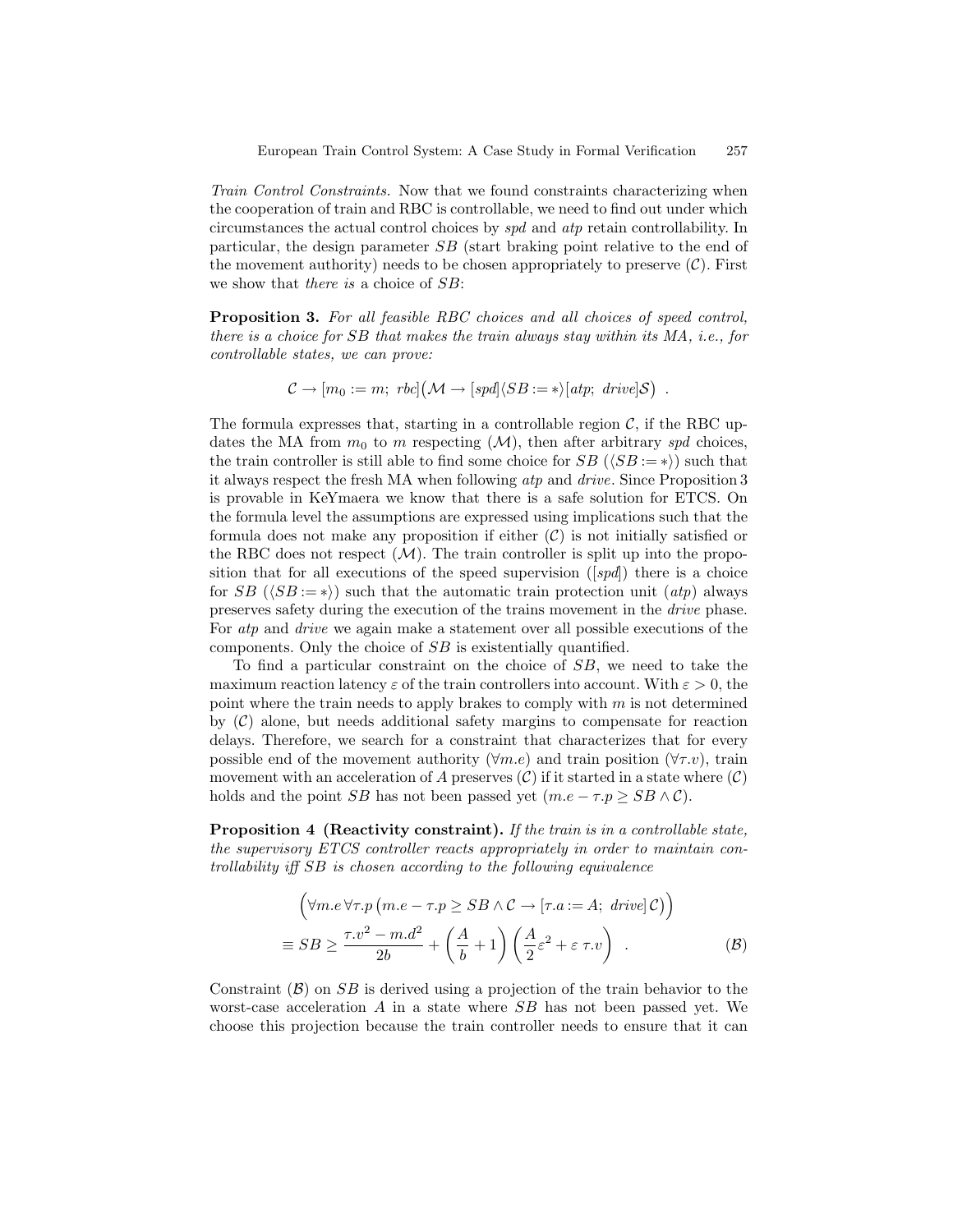$ETCS_r : (train_r \cup rbc_r)^*$  $train_r$  : spd;  $atp_r$ ; drive  $\begin{array}{l} at p_{\mathrm{r}} \\ r b c_{\mathrm{r}} \end{array}$ :  $SB := \frac{\tau \cdot v^2 - m \cdot d^2}{2b} + \left(\frac{A}{b} + 1\right) \left(\frac{A}{2} \varepsilon^2 + \varepsilon \tau \cdot v\right)$ ;  $atp$  $rbc_r$  : (rbc.message := emergency)  $\cup (m_0 := m; m := *, ?m.r \ge 0 \land m.d \ge 0 \land m_0.d^2 - m.d^2 \le 2b(m.e - m_0.e))$ 

Fig. 5: Refined parametric ETCS cooperation protocol with bug-fixes to Fig. 3

drive safely with maximum acceleration A for  $\varepsilon$  time units even right before passing  $SB$  in order for an acceleration choice of A to be safe constraint  $(\mathcal{B})$  is not obvious from the system model. After discovering constraint  $(\mathcal{B})$ , it can be explained in retrospect: It characterizes the relative braking distance required to reduce speed from  $\tau.v$  to target speed  $m.d$  with braking deceleration b, which corresponds to controllability and is expressed by the term  $\frac{\tau \cdot v^2 - m \cdot d^2}{2b}$ . In addition, it involves the distance travelled during one maximum reaction cycle of  $\varepsilon$  time units with acceleration A, including the additional distance needed to reduce the speed down to  $\tau.v$  after accelerating with A for  $\varepsilon$  time units (expressed by  $\left(\frac{A}{b}+1\right)\left(\frac{A}{2}\varepsilon^2+\varepsilon\,\tau.v\right)$ ). This extra distance results from speed changes and depends on the relation  $\frac{A}{b}$  of maximum acceleration A and braking power b.

Propositions 1–4 prove equivalences. Hence, counterexamples exist for the ETCS skeleton in Fig. 3 whenever the parameter constraints are not met. Consequently, these constraints must be respected for correctness of any model of ETCS controllers, including implementation refinements. It is, thus, important to identify these safety constraints early in the overall design and verification process.

## 4.3 Safety Verification of Refined ETCS

By augmenting the system from Fig. 3 with the parametric constraints obtained from Propositions 1–4, we synthesize a safe system model completing the ETCS protocol skeleton. The refined model is presented in Fig. 5 which bug-fixes the model in Fig. 3 taken from the informal specification (spd, atp, drive as in Fig. 3).

Proposition 5 (Safety). Starting in a controllable state, this global and unbounded-horizon safety formula about the refined ETCS system in Fig. 5 is valid:

$$
C \to [ETCS_r](\tau.p \geq m.e \to \tau.v \leq m.d) .
$$

This provable formula states that, starting in a controllable region  $(\mathcal{C})$ , the augmented ETCS model is safe, i.e., trains always respect their movement authority.

As an example to illustrate the proof structure for the verification of Proposition 5, consider the sketch in Fig. 6. By convention, such proofs start with the conjecture at the bottom and proceed by decomposition to the leaves. We need to prove that universal controllability  $(C)$  implies safety  $(S)$  at all times. As the system consists of a global loop, we prove that  $(\mathcal{C})$  is an invariant of this loop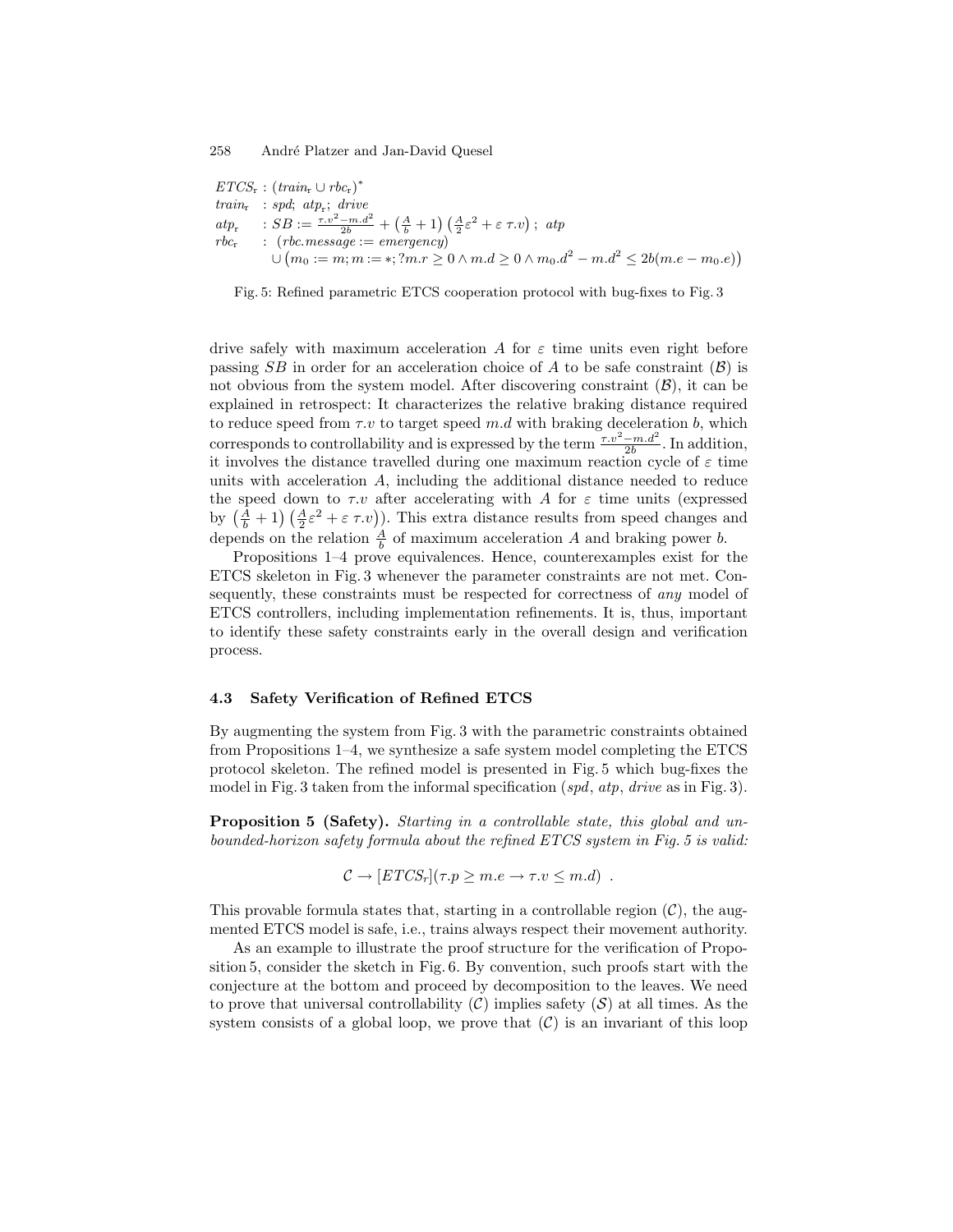and strong enough to imply  $(S)$ . It can be shown easily that the invariant  $(C)$  is initially valid (left branch) and implies the postcondition  $(S)$  (right branch). As usual, proving that invariant  $(C)$  is preserved by the loop body is the most challenging part of the proof in KeYmaera (middle branch), which splits into two cases. For the left case, we have to show that the RBC preserves the invariant, which can be proven like Proposition 2. For the right case, we show that the train controller preserves the invariant. The proof splits due to the choice in the spd



Fig. 6: Proof sketch for Proposition 5

component depending on the relation of the current speed to the recommended speed  $(\tau.v \text{ vs. } m.r)$ . The next split on both of these branches depends on the relation of  $(m.e - \tau.p)$  and SB. If the train has passed point SB (middle case) the system is safe (Proposition 1), because the invariant describes a controllable state and the atp applies brakes. The outer branches, where the train has not yet passed SB, can be proven using Proposition 4.

# 4.4 Liveness Verification of Refined ETCS

In order to show that the discovered parameter constraints do not over-constrain the system inconsistently, we show liveness, i.e., that an ETCS train is able to reach every track position with appropriate RBC permissions.

Proposition 6 (Liveness). The refined ETCS system is live, i.e., assuming the RBC can safely grant the required MAs because preceding trains are moving on, trains are able to reach any track position  $P$  by appropriate RBC choices:

$$
\tau.v \ge 0 \land \varepsilon > 0 \rightarrow \forall P \left< \text{ETCS}_r \right> \tau.p \ge P
$$

The formula expresses that, starting in a state where the velocity is non-negative and the maximum evolution time is positive, every point  $P(\forall P)$  can be reached  $(\tau.p \geq P)$  by some execution of the ETCS model  $(\langle ETCS_r \rangle)$ . Here the diamond modality is used to say that not all, but *some* appropriate execution reaches a state where the postcondition  $(\tau.p \geq P)$  holds. For showing that the system is live, a more liberal initial state is possible with regard to the controllability of the train. It is easy to see from the domain restrictions ( $\tau \cdot v \geq 0 \wedge t \leq \varepsilon$ ) in drive that the assumptions  $(\tau.v \geq 0)$  and  $\varepsilon > 0$  are necessary.

#### 4.5 Full Correctness of ETCS

By collecting Propositions 1–6, we obtain the following main result of this paper, which demonstrates the feasibility of  $d\mathcal{L}$ -based parametric discovery and verification supported by our theorem prover KeYmaera. It gives important insights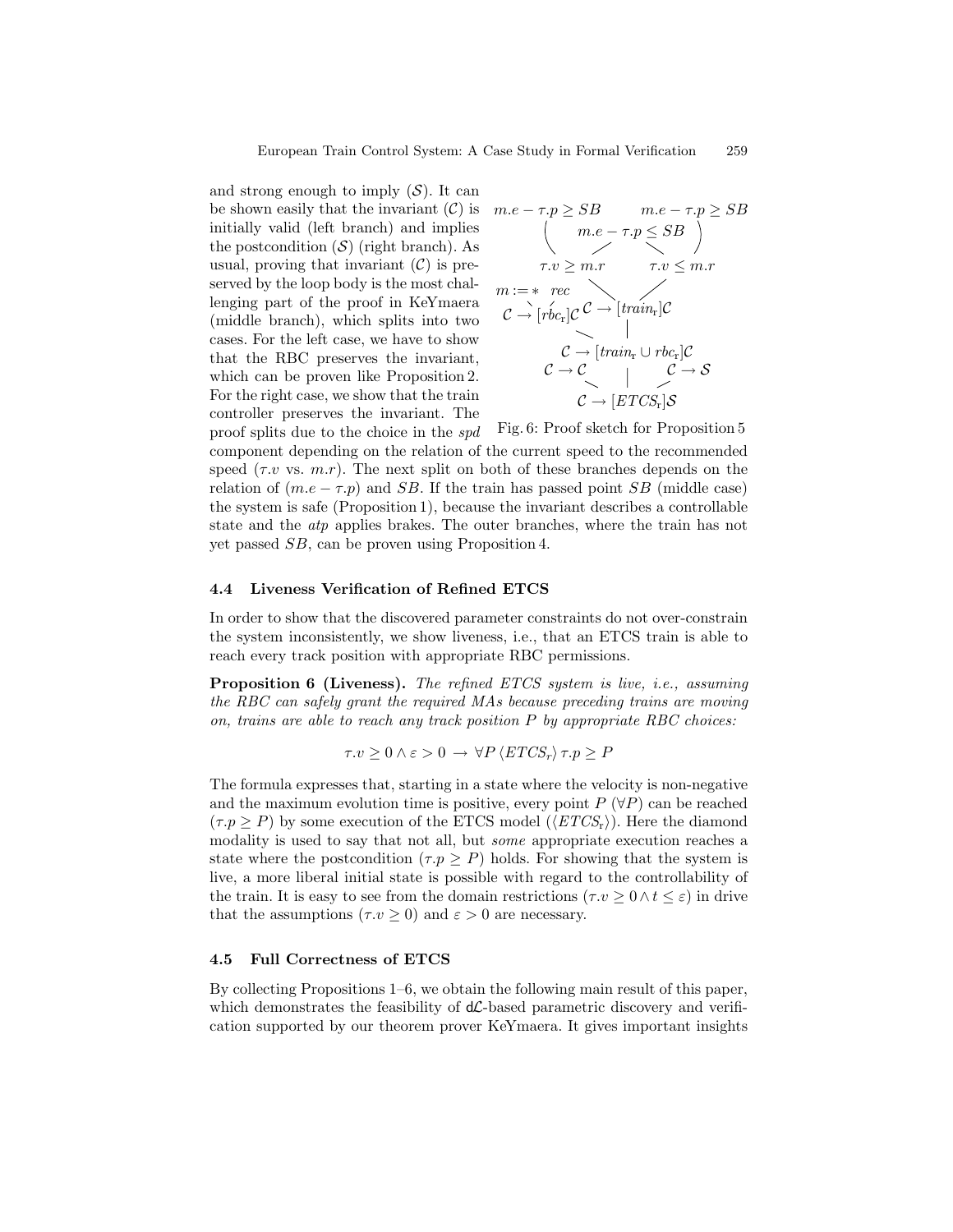in the fully parametric ETCS case study and yields conclusive and fully verified choices for the free parameters in ETCS. By virtue of the parametric formulation, this result applies to all concrete instantiations of the ETCS cooperation protocol from Sect. 3, including controllers that further optimize speed or model refinements in hardware implementations.

Theorem 1 (Correctness of ETCS cooperation protocol). The ETCS system augmented with constraints  $(B)$  and  $(M)$  is correct as given in Fig. 5. Starting in any controllable state respecting  $(C)$ , trains remain in the controllable region at any time. They safely respect movement authorities issued by the RBC so that ETCS is collision-free. Further, trains can always react safely to all RBC decisions respecting  $(M)$ . ETCS is live: When tracks become free, trains are able to reach any track position by appropriate RBC actions. Furthermore, the augmented constraints  $(C)$  and  $(B)$  are necessary and sharp: Every configuration violating  $(C)$  or  $(B)$ , respectively, gives rise to a concrete counterexample violating safety property  $(S)$ . Finally, every RBC choice violating  $(M)$  gives rise to a counterexample in the presence of lossy wireless communication channels.

# 5 Inclusion and Safety of PI Controllers

Trains use proportional-integral (PI) controllers for speed supervision [2] like most physical control systems do. A PI uses a linear combination of the proportional and integral values of the difference between the current  $(\tau, v)$  and the target system state  $(m.r)$  to determine control actions. The proportional part uses the current error  $\tau \cdot v - m \cdot r$  of the system state compared to the target state with some factor l, whereas the integral part sums up previous errors  $\int (\tau \cdot v - m \cdot r) dt$  with some factor *i*. Damm et al. have identified a detailed train model with a PI controller [2]. The resulting PI corresponds to the differential equation system

$$
\tau.p' = \tau.v \land \tau.v' = \min(A, \max(-b, l(\tau.v - m.r) - is - cm.r))
$$

$$
\land s' = \tau.v - m.r \land t' = 1 \land \tau.v \ge 0 \land t \le \varepsilon .
$$
 (P)

The position of the train  $\tau.p$  changes according to its velocity  $\tau.v$  ( $\tau.p'$ )  $\tau.v$ ) and  $\tau.v$  changes according to the acceleration determined by PI equations. Variable s tracks the integral part of the controller: differential equation  $s' = \tau.v - m.r$  corresponds to integral equation  $s = \int (\tau.v - m.r)dt$ . Thus i s represents the integral share of the error scaled by  $i$  in the PI. Since trains do not drive backwards by braking, the system contains an evolution domain stating that the speed remains non-negative  $(\tau \cdot v \geq 0)$ . PI  $\mathcal P$  influences the velocity by changing the acceleration of the train according to proportional and integral changes compared to recommended speed  $m.r$ . The parameters  $l, i$  and  $c$  are derived from the train physics and chosen in a way such that the controller does not oscillate. Note that classical PIs use  $c = 0$ . We also allow  $c \neq 0$ , which is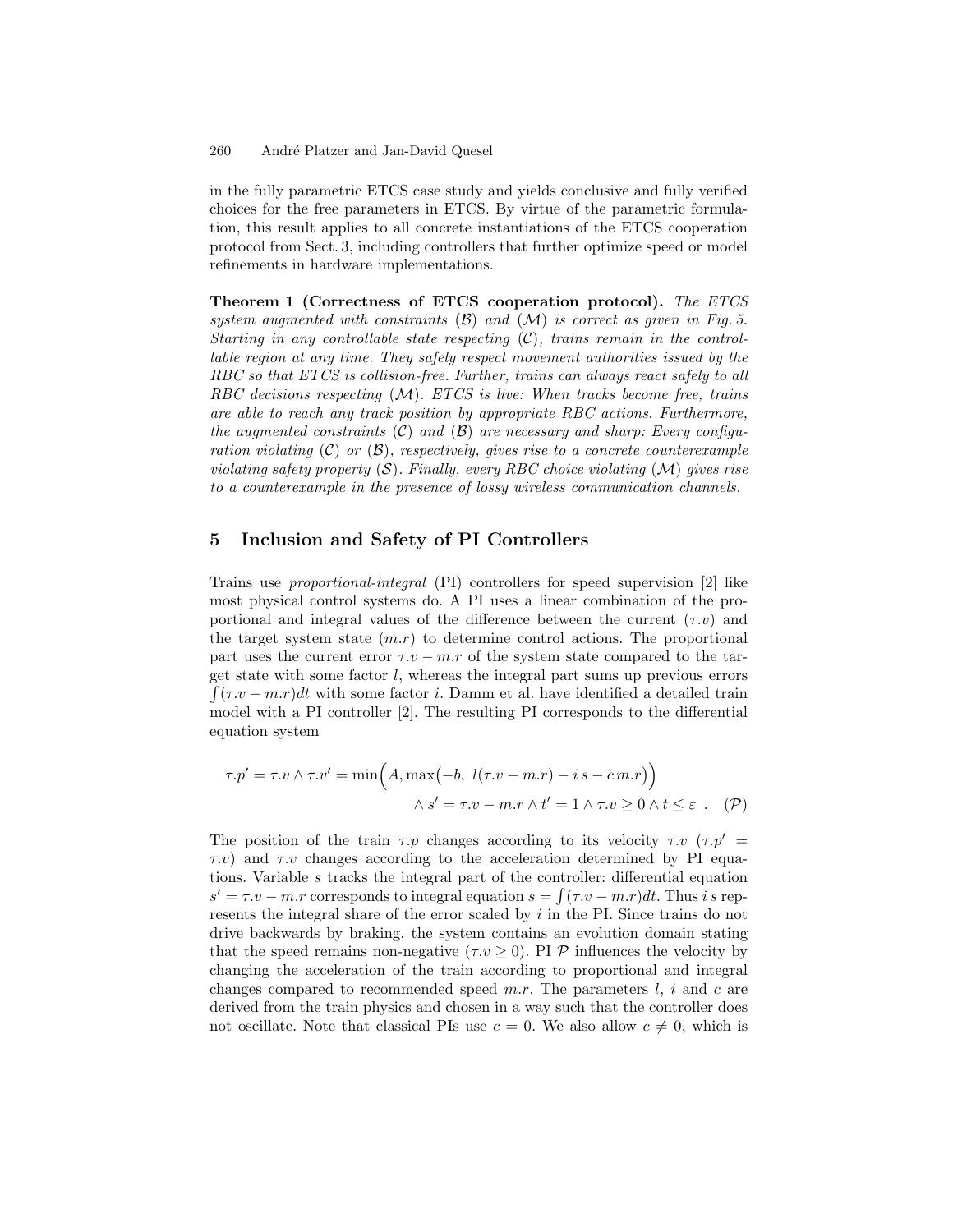used in the refined PI controller identified in [2] for additional attenuation. Following [2], the controller further obeys physical bounds for the acceleration and is restricted to values between  $-b < 0$  and  $A > 0$  using min, max functions.

In this section we relate this model for the train control with the approximation  $(\mathcal{I})$  used in Sect. 3–4. First, we prove that our abstraction is a valid overapproximation by showing that whatever the PI controller  $(\mathcal{P})$  does, the ideal-world physical controller for  $(\mathcal{I})$  can reach the same point within the same time. Unlike  $(\mathcal{I})$ , we cannot simply solve PI  $(\mathcal{P})$  in polynomial arithmetic to prove properties. We use differential invariants [19, 18] instead for proofs.

Proposition 7 (PI inclusion). Starting from 0, every possible execution of the PI controller  $(\mathcal{P})$  can be imitated by the ranged controller

$$
spd_s := (\tau.a := \ast; \ ?\tau.a \geq -b \land \tau.a \leq A)
$$

for the dynamics  $(I)$  such that they are in the same place at the same time:

$$
\left[\mathcal{P} \wedge t'_\pi=1\right] \langle \left(spd_s;\ t:=0;\ \mathcal{I} \wedge t'_\tau=1\right)^\ast\rangle\ (\pi.p=\tau.p \wedge t_\pi=t_\tau)
$$

That is, for every evolution of  $(\mathcal{P})$ , spd<sub>s</sub> can choose its options such that  $(\mathcal{I})$ reaches the same point  $\pi.p$  at the same time  $t_{\pi}$ . Here  $t_{\pi}$  is a clock  $(t'_{\pi} = 1)$ measuring the time the first controller (P) consumes and  $t<sub>\tau</sub>$  measures the time needed by the second controller to reach the same position at the same time.

The ranged controller  $spd_s$  is less restrictive than  $spd$ , because it allows more liberal acceleration choices. As the previous propositions do not depend on the value of  $m.r$  showing the inclusion property for  $spd_s$  is sufficient.

With the constraints in  $ETCS<sub>r</sub>$ , we verify that the fully parametric PI controller combined with the automatic train protection  $atp_r$ , preserves safety:

Proposition 8 (Safety of the PI-controlled system). For trains in controllable state, the  $ETCS_r$  system with a PI controller for speed regulation is safe, i.e., when replacing drive by  $(\mathcal{P}_e \wedge t' = 1 \wedge t \leq \varepsilon)$  for (continuous) speed supervision and with emergency braking according to Fig. 5. This corresponds to the physical train model identified in [2].

## 6 Disturbance and the European Train Control System

In Sect. 3–4, we assumed direct control of acceleration. In reality, acceleration results from physical transmission of corresponding forces that depend on the electrical current in the engine [2]. As a conservative overapproximation of these effects, we generalize the ETCS model to a model with differential inequalities [19], where we also take into account disturbances in the physical transmission of forces (including wind, friction etc.):

$$
\tau.p' = \tau.v \land \tau.a - l \leq \tau.v' \leq \tau.a + u \land t' = 1 \land \tau.v \geq 0 \land t \leq \varepsilon \qquad (\mathcal{I}_d)
$$

with a disturbance within the interval  $[-l, u]$ . That is, the acceleration  $\tau.a$  chosen by the train controller can take effect with an error bounded by  $-l$  and u, because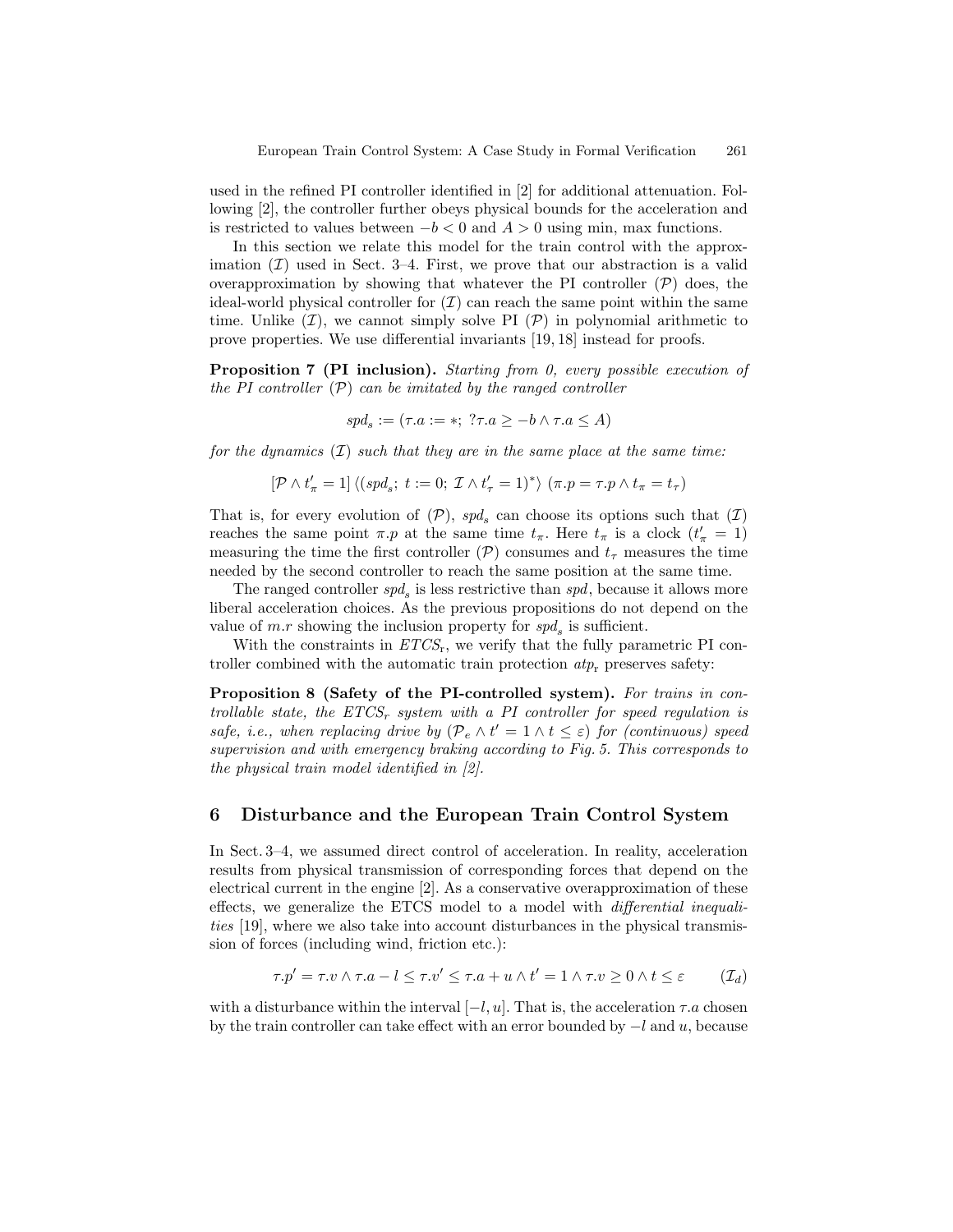the derivative  $\tau.v'$  of the velocity will not need to be  $\tau.a$  exactly in  $(\mathcal{I}_d)$ , but  $\tau.v'$ can vary arbitrarily between  $\tau.a - l$  and  $\tau.a + u$  over time. We generalize the differential equation  $(\mathcal{I})$  in component train from Fig. 3 and Fig. 5 by replacing it with the differential inequality  $(\mathcal{I}_d)$  and denote the result by traind.

Notice that, unlike  $(\mathcal{I})$ , we cannot simply solve differential inequality  $(\mathcal{I}_d)$ , because its actual solution depends on the precise value of the disturbance, which is a quantity that changes over time. Thus, solutions would only be relative to this disturbance function and a reachability analysis would have to consider all choices of this function, which would require higher-order logic. Instead, we verify using differential invariants [19, 18] as a sound first-order characterization.

## 6.1 Controllability in ETCS with Disturbances

The controllability characterization from Proposition 1 carries over to train control with disturbance when taking into account the maximum disturbance  $u$  on the braking power b that limit the effective braking power to  $(b - u)$ :

Proposition 9 (Controllability despite disturbance). The constraint

$$
\tau.v^2 - m.d^2 \le 2(b-u)(m.e - \tau.p) \land m.d \ge 0 \land b > u \ge 0 \land l \ge 0 \qquad (\mathcal{C}_d)
$$

is a controllability constraint with respect to property (S) for the train  $\tau$  with disturbance  $(\mathcal{I}_d)$ , i.e., it retains the ability of the train dynamics to respect the safety property despite disturbance. Formally, with  $A \wedge \tau.p \leq m.e \wedge b > u \geq 0 \wedge l \geq 0$ as regularity assumptions, the following equivalence holds:

$$
[\tau.p' = \tau.v \land \tau.a - l \le \tau.v' \le \tau.a + u \land t' = 1 \land \tau.v \ge 0 \land t \le \varepsilon] S
$$
  

$$
\equiv \tau.v^2 - m.d^2 \le 2(b-u)(m.e - \tau.p)
$$

Here  $(\mathcal{C}_d)$  results from  $(\mathcal{C})$  by replacing b with  $(b-u)$ . In worst case disturbance, the train cannot brake with deceleration  $-b$  but instead might be off by u. To guarantee that the train is able to stay within its MA the controller has to assume maximum guaranteed deceleration  $-(b - u)$  when making control decision.

### 6.2 Iterative Control Refinement of Parameters with Disturbances

When taking into account worst-case effects of disturbance on control, reactivity constraint  $(\beta)$  carries over to the presence of disturbance in the train dynamics:

Proposition 10 (Reactivity constraint despite disturbance). For trains in controllable state, the supervisory ETCS controller reacts appropriately despite disturbance in order to maintain controllability iff SB is chosen according to the following provable equivalence:

$$
\left(\forall m.e \,\forall \tau. p\left((m.e - \tau. p \ge SB \land \tau. v^2 - m.d^2 \le 2(b - u)(m.e - \tau. p)\right) \rightarrow \left[\tau. a := A; \, \text{drive}_d\right] (\tau. v^2 - m.d^2 \le 2(b - u)(m.e - \tau. p)\right)\right)
$$
\n
$$
\equiv SB \ge \frac{\tau. v^2 - m.d^2}{2(b - u)} + \left(\frac{A + u}{b - u} + 1\right) \left(\frac{A + u}{2}\varepsilon^2 + \varepsilon\tau. v\right) \tag{B_d}
$$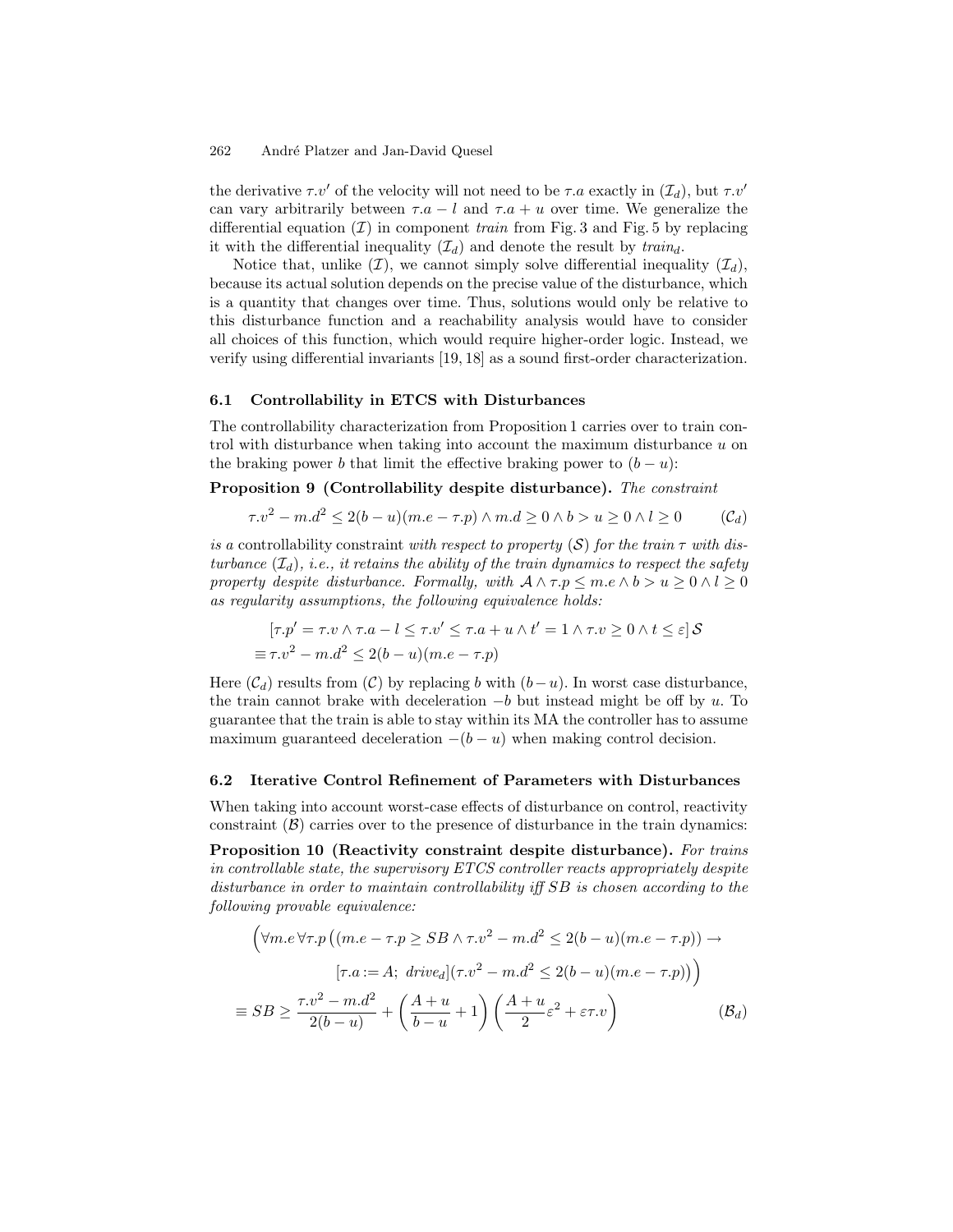$ETCS<sub>d</sub> : (train<sub>d</sub> ∪ rbc<sub>d</sub>)<sup>*</sup>$  $train_d$  : spd;  $atp_d$ ;  $drive_d$  $atp<sub>d</sub>$  $: SB := \frac{\tau \cdot v^2 - m \cdot d^2}{2(b-u)} + \left(\frac{A+u}{b-u} + 1\right) \left(\frac{A+u}{2} \varepsilon^2 + \varepsilon \tau \cdot v\right);$ if  $(m.e - \tau.p \leq SB \vee rbc.message = emergency)$  then  $\tau.a := -b$  fi drive<sub>d</sub> :  $t := 0$ ;  $(\tau.p' = \tau.v \land \tau.a - l \leq \tau.v' \leq \tau.a + u \land t' = 1 \land \tau.v \geq 0 \land t \leq \varepsilon)$  $rbc_d$  : (rbc.message := emergency)  $\cup$   $(m_0 := m; m := *;$  $?m.r \geq 0 \land m.d \geq 0 \land m_0.d^2 - m.d^2 \leq 2(b-u)(m.e - m_0.e)$ 



For reactivity  $(\mathcal{B}_d)$  not only the maximum deceleration but also the maximum acceleration matters. Therefore, we need to substitute every b by  $(b-u)$  but also every A with  $(A + u)$  which is the maximum acceleration under disturbance to get a (provable) reactivity constraint for the disturbed system.

## 6.3 Safety Verification of ETCS with Disturbances

When we augment the ETCS model by the constraints  $(\mathcal{B}_d)$  and  $(\mathcal{M}_d)$ , where  $(\mathcal{M}_d)$  results from  $(\mathcal{M})$  by again replacing every b by  $(b - u)$ , ETCS is safe even in the presence of disturbance when starting in a state respecting  $(\mathcal{C}_d)$ .

Proposition 11 (Safety despite disturbance). Assuming the train starts in a controllable state satisfying  $(C_d)$ , the following global and unbounded-horizon safety formula about the ETCS system with disturbance from Fig. 7 is valid:

$$
C_d \to [ETCS_d](\tau.p \geq m.e \to \tau.v \leq m.d) .
$$

This safety proof generalizes to ETCS with disturbance, using differential induction [19, 18] with a time-dependent version of  $(\mathcal{B}_d)$  as differential invariant:

$$
m.e - \tau.p \ge \frac{\tau.v^2 - m.d^2}{2(b-u)} + \left(\frac{A+u}{b-u} + 1\right) \left(\frac{A+u}{2}(\varepsilon-t)^2 + (\varepsilon-t)\tau.v\right)
$$

# 7 Experimental Results

Tab. 2 shows experimental results for verifying ETCS in our  $d\mathcal{L}$ -based verification tool KeYmaera [11]. The results are from a system with two quad core Intel Xeon E5430 (2.66 GHz per core, using only one core) and 32 gigabyte of RAM. All correctness properties and parameter constraints of ETCS can be verified with  $91\%$  to  $100\%$  degree automation. More than  $91\%$  of the proof steps are fully automatic. The proofs are 100% automatic in 6 properties and require minor guidance in 7 more challenging cases. Tab. 2 gives the number of user interactions necessary in the column Int, for comparison the total number of applied proof rules in column Steps. In most cases proofs can be found automatically [18].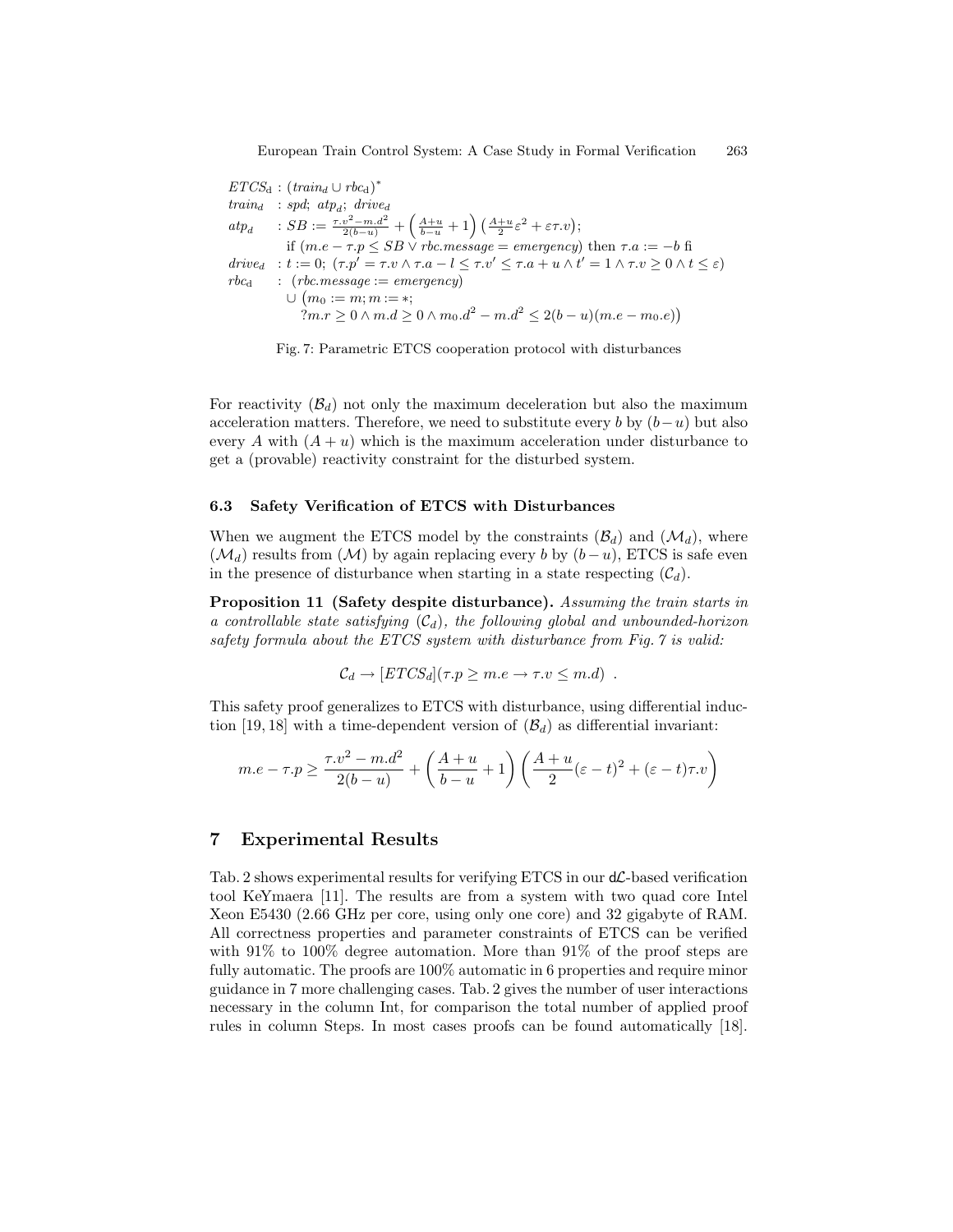For more complicated properties beyond the capabilities of currently available decision procedures for real arithmetic, KeYmaera needs more user guidance but they can still be verified with KeYmaera! We see that the formula complexity and symbolic state dimension (Dim) has more impact on the computational complexity than the number of proof steps in  $d\mathcal{L}$  decompositions, which indicates good scalability in terms of the size of the system model.

| Case study                    |                               |            |                |       | Int Time(s) Memory(MB) Steps Dim |     |    |
|-------------------------------|-------------------------------|------------|----------------|-------|----------------------------------|-----|----|
| Controllability Proposition 1 |                               |            | $\theta$       | 1.3   | 29.6                             | 14  | 5  |
| Refinement                    | Proposition 2                 | eqn. $(1)$ | $\theta$       | 1.7   | 29.0                             | 42  | 12 |
| RBC Control                   | Proposition 2                 | eqn. $(2)$ | $\theta$       | 2.2   | 29.0                             | 42  | 12 |
| Reactivity                    | Proposition 3                 |            | 8              | 133.4 | 118.7                            | 229 | 13 |
| Reactivity                    | Proposition 4                 |            | $\theta$       | 86.8  | 688.2                            | 52  | 14 |
| Safety                        | Proposition 5                 |            | 0              | 249.9 | 127.8                            | 153 | 14 |
| Liveness                      | Proposition 6                 |            | 4              | 27.3  | 100.7                            | 166 | 7  |
| Inclusion                     | Proposition 7                 | PI         | 19             | 766.2 | 354.4                            | 301 | 25 |
| Safety                        | Proposition 8                 | PI         | 16             | 509.0 | 688.2                            | 183 | 15 |
|                               | Controllability Proposition 9 | disturbed  | $\Omega$       | 5.6   | 30.8                             | 37  | 7  |
| Reactivity                    | Proposition 10 disturbed      |            | $\overline{2}$ | 34.6  | 74.3                             | 78  | 15 |
| Safety                        | Proposition 11 disturbed      |            | $\overline{5}$ | 389.9 | 41.7                             | 88  | 16 |

Table 2: Experimental results for the European Train Control System

# 8 Summary

As a case study for parametric verification of hybrid systems, we have verified controllability, reactivity, safety, and liveness of the fully parametric cooperation protocol of the European Train Control System. We have demonstrated the feasibility of logic-based verification of parametric hybrid systems and identified parametric constraints that are both sufficient and necessary for a safe collision-free operation of ETCS. We have characterized these constraints on the free parameters of ETCS equivalently in terms of corresponding reachability properties of the underlying train dynamics. We have verified a corresponding fully parametric PI controller and proven that the system remains correct even when the train dynamics is subject to disturbances caused, e.g., by the physical transmission, friction, or wind.

We have shown how the properties of train control can be expressed in  $d\mathcal{L}$ . Our experimental results with KeYmaera show a scalable approach by combining the power of completely automatic verification procedures with the intuition behind user guidance to tackle even highly parametric hybrid systems and properties with substantial quantifier alternation (reactivity or liveness) or disturbance.

We have verified all propositions formally in the KeYmaera tool. Proof sketches are presented in [17].